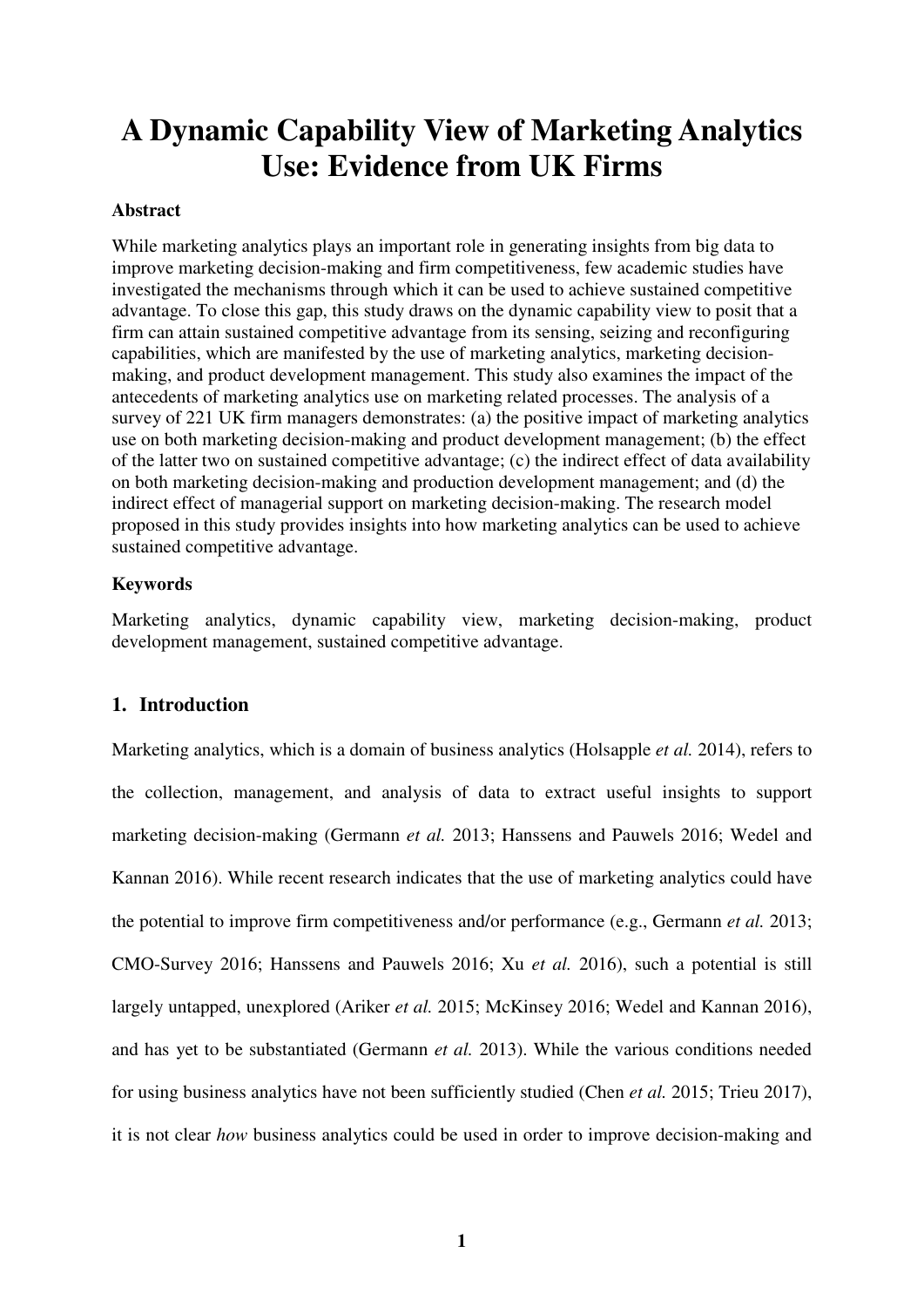firm competitiveness and/or performance (Germann *et al.* 2013; Chen *et al.* 2015; Wedel and Kannan 2016). Thus, more research with "deeper analysis" is needed (Sharma et al. 2014).

In order to advance our understanding of marketing analytics, this study seeks to answer two research questions. First and foremost, what are the mechanisms through which marketing analytics can be used to achieve firm competitiveness? Recent studies seem to have focused on the direct impact of marketing analytics use on firm competitiveness and/or performance (e.g., Germann *et al.* 2013; Xu *et al.* 2016) but paid little attention to explaining the mechanisms through which marketing analytics can be used to improve firm competitiveness (Wedel and Kannan 2016). Several streams of research suggest that the link between the use of business analytics to firm competitiveness is rather complex (e.g., Tan *et al.* 2016). Conceptual research suggests that business analytics will first influence firm decision-making, which will in turn affect firm competitiveness and/or performance (Sharma *et al.* 2014; Seddon *et al.* 2017). IT studies argue that the first order impacts of IT investment should be measured at managerial and operational processes (Barua *et al.* 1995; Tallon *et al.* 2000; Radhakrishnan *et al.* 2008). Yet, to the best knowledge of the authors, no research has conceptualized, let alone empirically demonstrated, the mechanisms through which the use of marketing analytics can be linked to marketing related processes or capabilities and sustained competitive advantage.

In an attempt to make theoretical and empirical contributions to the literature, this study addresses the above research gap by developing a research model that explains how the use of marketing analytics is linked to marketing decision-making, product development management, and sustained competitive advantages, drawing on the dynamic capability view. Dynamic capabilities are "the firm's ability to integrate, build, and reconfigure internal and external competences to address rapidly changing environments" (Teece *et al.* 1997, p. 516). Teece (2007) argued that dynamic capabilities comprise the capacity to (1) sense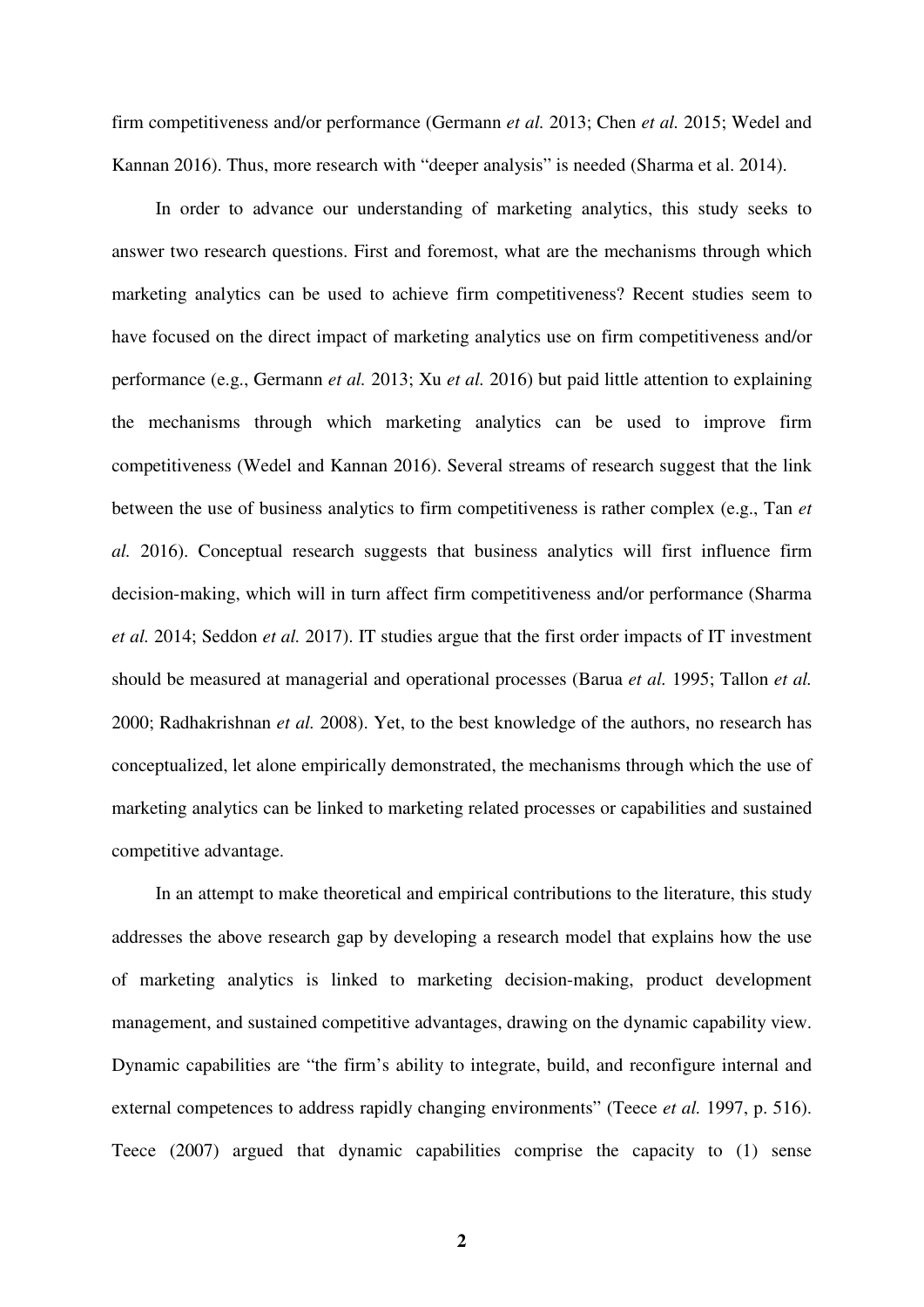opportunities and threats, (2) seize opportunities, and (3) maintain competitiveness through reconfiguring resources. In the context of marketing analytics, dynamic marketing capabilities become key (Barrales‐Molina *et al.* 2014), because they reflect a firm's ability to engage in market-based learning and further use the resulting insights to sense and seize opportunities, and to reconfigure the firm's resources and enhance its capabilities to attain sustained competitive advantage (Vorhies and Morgan 2005) or superior performance (Vorhies *et al.* 2011; Morgan 2012). Nevertheless, as noted by Vorhies *et al.* (2011), "very little is known about how firms improve their marketing capabilities via the embedding of new market knowledge" (p.736). Thus, by extending the dynamic capability view to understanding the marketing analytics phenomenon, this study posits that a firm can attain sustained competitive advantage from its sensing, seizing and reconfiguring capabilities as manifested by the use of marketing analytics, marketing decision-making, and product development management.

Associated with the above, IT adoption and its determinants have long been considered critical to providing valuable insights for managers to make informed IT adoption decisions; however, the research results are mixed (Sabherwal *et al.* 2006; Petter *et al.* 2013). With respect to the use of business analytics and its antecedents, more research is yet to be conducted to understand this relationship (Chen *et al.* 2015; Trieu 2017). Hence, the second research question to be addressed is: whether and to what extent antecedent factors affect marketing analytics use, as well as marketing decision-making and product development management? Germann *et al.* (2013) found that a firm's top management team must not only commit adequate resources but also nurture a culture that supports the adoption of marketing analytics. Chen *et al.* (2015) studied the impact of business analytics on supply chain management and examined a few of its antecedents, such as technical compatibility, top management team support, expected benefits, competitive pressure, and organizational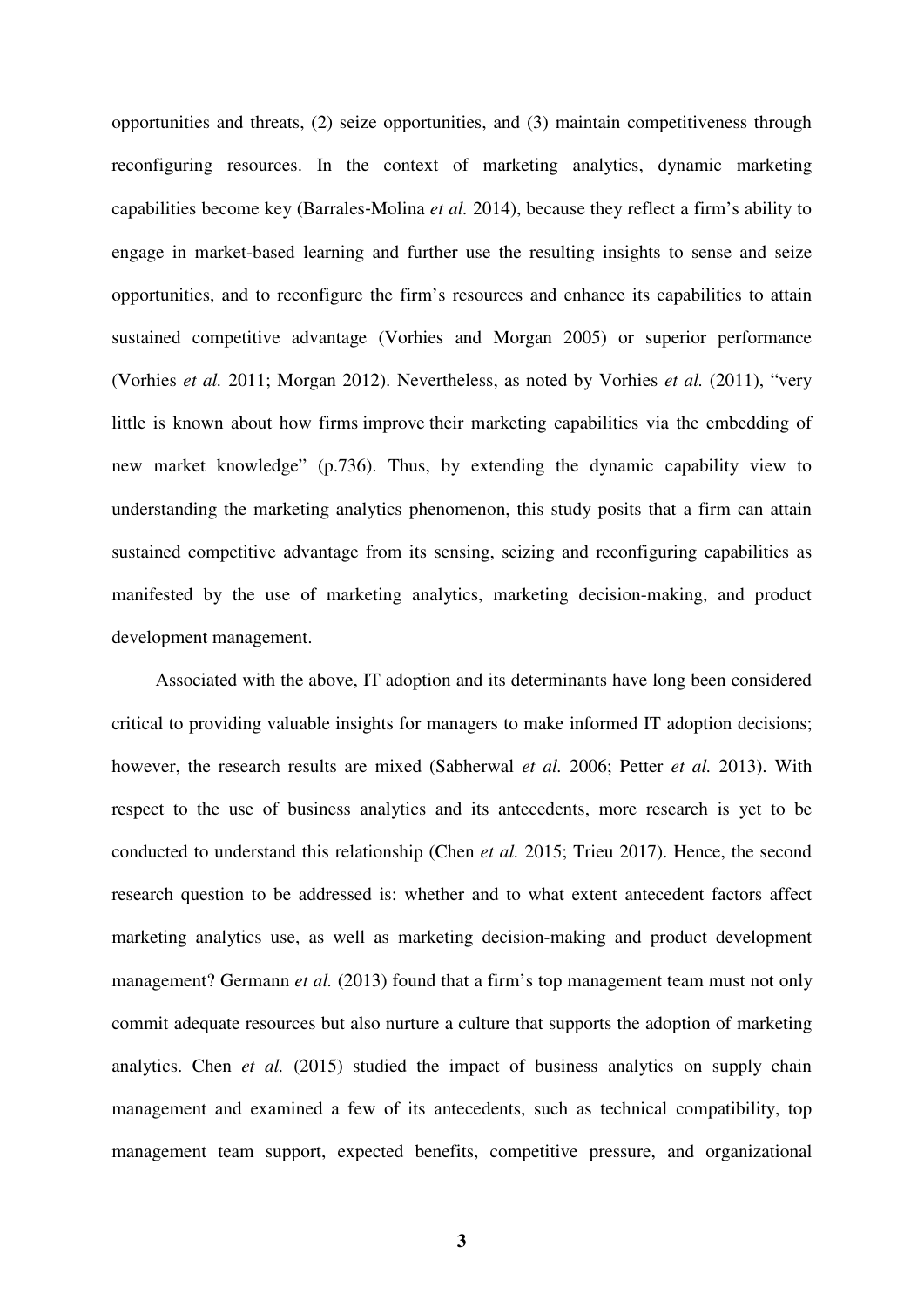readiness. Although a few studies acknowledge that a number of antecedents are associated directly with the use of business/marketing analytics, little research exists to examine the indirect effect of antecedents on, for example, marketing decision-making and product development management. Therefore, this study seeks to extend extant analytics studies by developing a deeper understanding of antecedents' indirect effect on marketing related business processes.

The next section presents the study's overview of the theoretical underpinnings of its main concepts and proposed hypotheses. Then, the research methodology is discussed, including research design, sampling process, operationalization of constructs, and fieldwork, followed by the data analysis and presentation of results. Finally, theoretical and managerial implications, study limitations and directions for future research are provided.

## **2. Research Hypotheses**

The following section first expands on the relationships among the use of marketing analytics, marketing related processes, and sustained competitive advantage, drawing on the dynamic capability view. Next, it considers the indirect impacts of the four antecedents of marketing analytics use on marketing decision-making and product development management.

### *2.1 Use and Outcomes of Marketing Analytics-A Dynamic Capability View*

While the extent to which firms use marketing analytics, as well as their scopes of marketing activities (Hanssens and Pauwels 2016), are expected to differ (e.g., Germann *et al.* 2013; Erevelles *et al.* 2016; Xu *et al.* 2016), marketing analytics can be used in a number of areas to inform marketing decisions (Ariker *et al.* 2015; CMO-Survey 2015, 2016), to offer innovative ways to develop new products (Erevelles *et al.* 2016), and to improve firm competitiveness/performance (e.g., Germann *et al.* 2013; Hanssens and Pauwels 2016).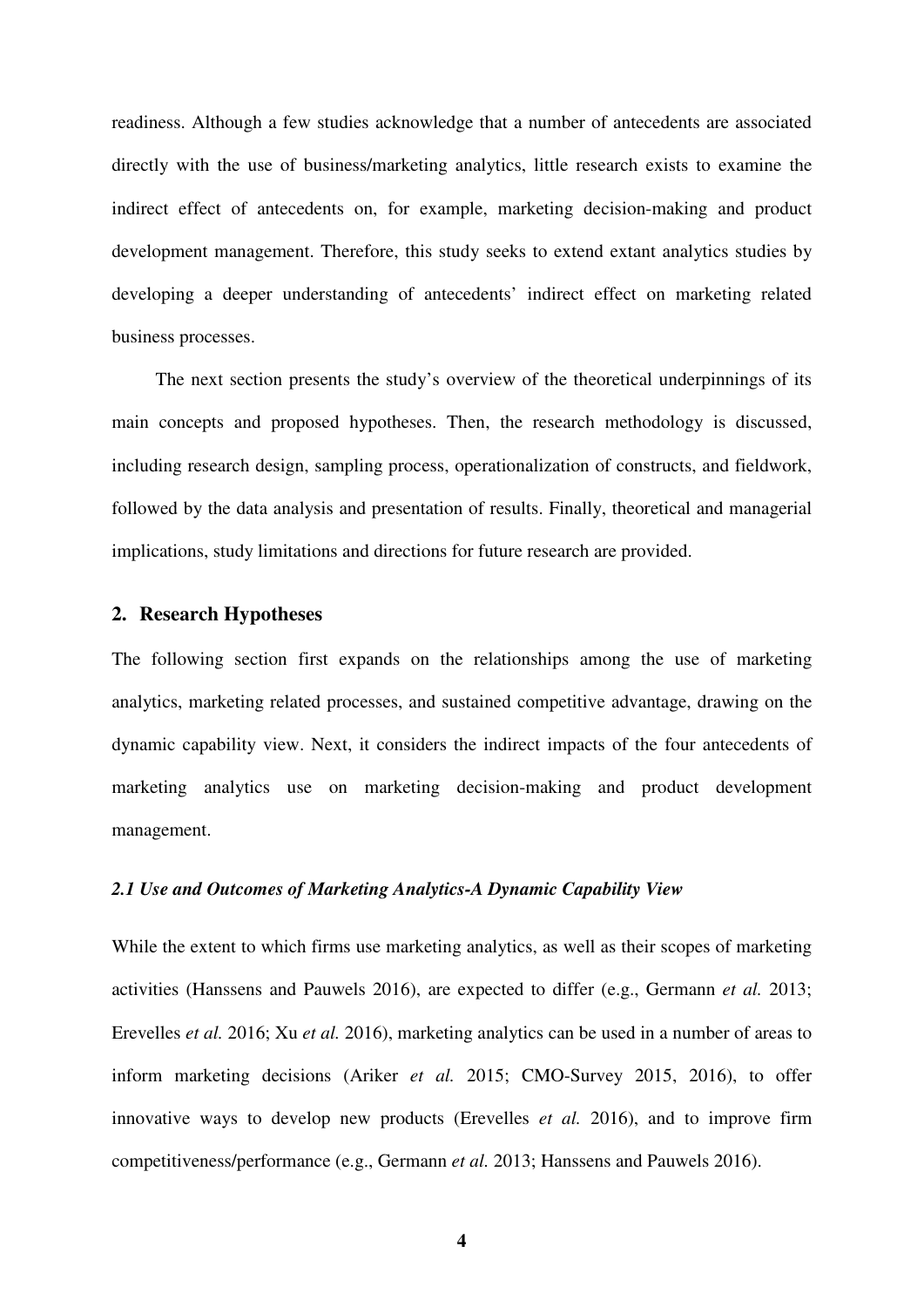Based on the dynamic capability view and in the context of this research, a firm can be expected to attain sustained competitive advantage from its sensing, seizing and reconfiguring capabilities as manifested by the use of marketing analytics, marketing decision-making, and product development management.

Firstly, the use of marketing analytics is seen to create "difficult-to-trade knowledge assets" (Teece *et al.* 1997, p.521) that mainly relate to customers' and competitors' domains (Bruni and Verona 2009) and are part of the microfoundations of the firm's sensing capability (Teece 2007), allowing the firm to gain valuable data-driven insights to sense threats and create opportunities. Such a view is consistent with prior research underpinned by the dynamic capability view. Chen *et al.* (2015) suggested that business analytics helps a firm establish knowledge creation routines, which are essential dynamic capabilities (Eisenhardt and Martin 2000), to allow the firm to learn about customers, competitors, and the broader market environment (Wilden and Gudergan 2015) thereby to increase its capability for strategic decision-making. Further, the authors maintained that while business analytics can be adopted by competitors, it becomes idiosyncratic across firms when it is embedded in, for instance, supply chain management. Likewise, Côrte-Real *et al.* (2017) noted that in order for a firm to create its knowledge resources from business analytics, it needs to be able to sense, acquire, process, store, and analyze the data and convert that data into knowledge, which enhances the firm's dynamic capability to continually renew its knowledge base and deliver business performance (Sher and Lee 2004; Ambrosini and Bowman 2009). Thus, it is conceivable that a firm's use of marketing analytics can help the firm to create its knowledge base thereby to enable the firm to better sense threats and opportunities.

Secondly, a firm's ability to use marketing analytics to sense opportunities and threats will provide input for the firm to seize the sensed opportunities through systematically identifying strategic marketing problems and opportunities, defining strategic marketing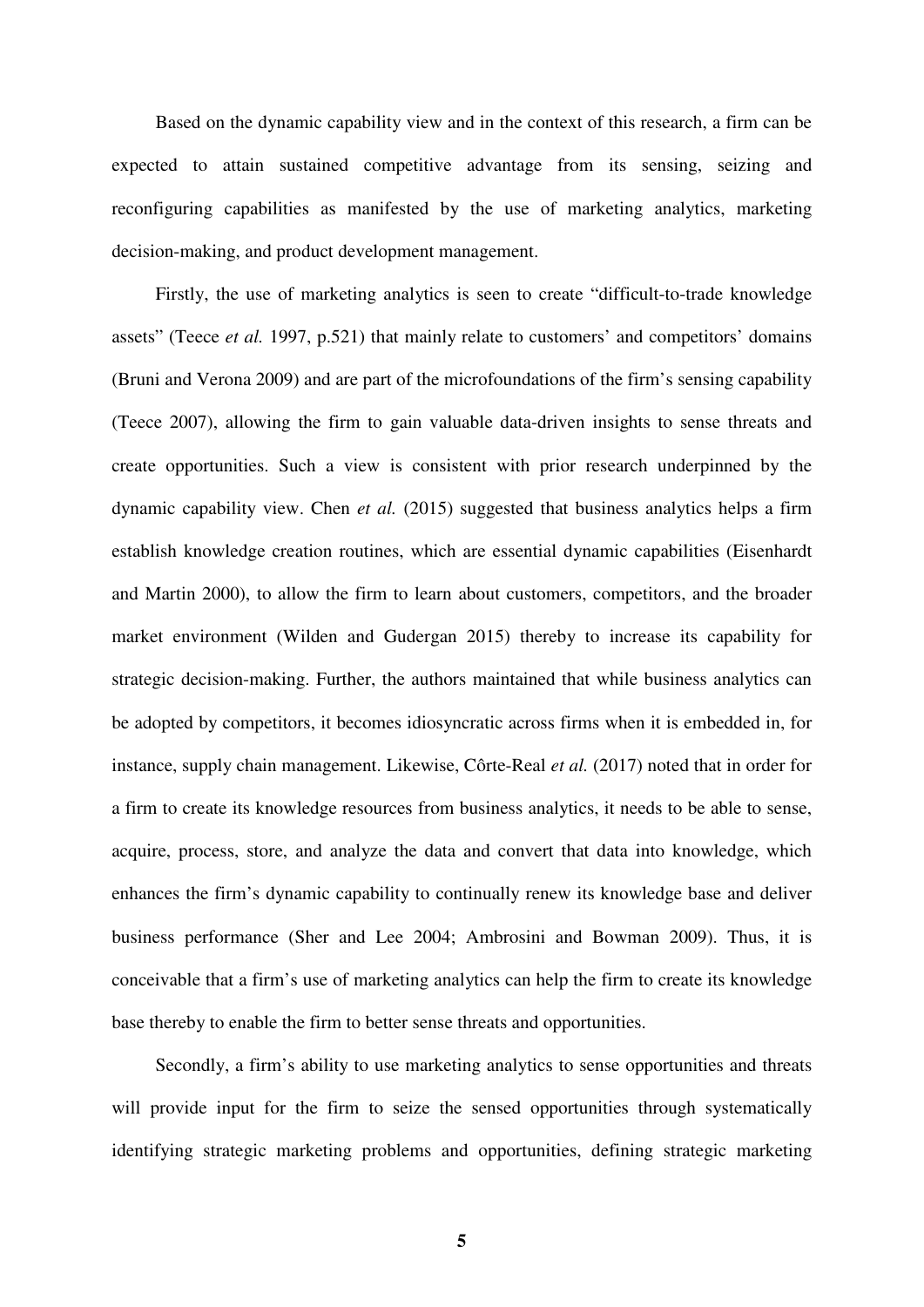objectives and criteria for success, and developing and evaluating strategic alternatives. This prediction appears to be consistent with some evidence in the literature on business analytics. For instance, Cao *et al.* (2015) showed that business analytics positively influences information processing capabilities, which in turn have a positive effect on decision-making effectiveness. Similarly, Chen *et al.* (2015) demonstrated that a firm's use of big data analytics enables the firm to have greater dynamic information processing capability, which allows the firm to reduce uncertainty by stimulating insights and knowledge creation, and to increase organizational capability for strategic decision-making. Research underpinned by the dynamic capability view also supports the above predication. As noted by Bruni and Verona (2009), market knowledge provides a shared view of future market trends and is highly influential in "resource allocation decisions that shape the strategic guidelines of future developments" (p. S110). In line with these findings, it seems plausible that a firm's use of marketing analytics to sense opportunities is expected to improve the comprehensiveness of marketing decisions thereby to seize the sensed opportunities.

Thirdly, a firm's use of marketing analytics to enhance its sensing and seizing capabilities could "lead to the augmentation of enterprise-level resources and assets" (Teece 2007, p.1335). For example, reconfiguration may need to integrate resources for product development (Eisenhardt and Martin 2000) to meet emerging market opportunities (Teece *et al.* 2016), "integrate and combine assets including knowledge" or reconfigure "intangible assets to enable learning and the generation of new knowledge" (Teece 2007, p.1339). In line with this, the firm's use of marketing analytics can be expected to improve its product development management that focuses upon the development and delivery of products or solutions (Slater and Narver 2000; Srivastava *et al.* 2001). There is precedence in the literature on business analytics to support this prediction. It is suggested that a firm can use business analytics to improve its ability to innovate (Kiron *et al.* 2012b, 2014), create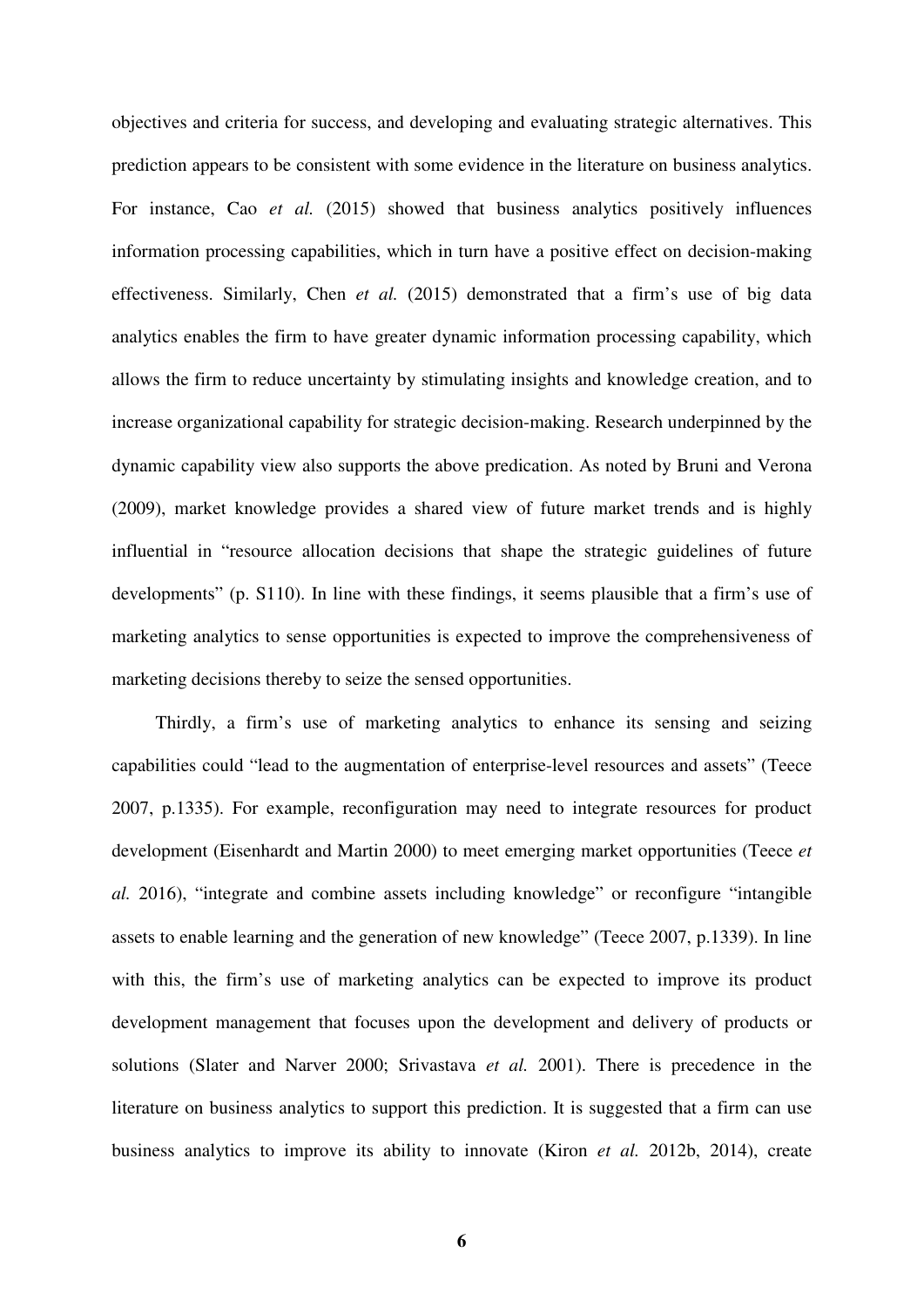products and services from analyses of data (Davenport 2013a), or offer innovative ways to allow it to differentiate its products (Erevelles *et al.* 2016). A McKinsey report (Manyika *et al.* 2011) indicated that the use of big data analytics can help firms create new products and services, enhance existing ones, invent entirely new business models, reduce product development time by 20 to 50 percent, and offer opportunities to accelerate product development. In short, the use of marketing analytics could lead to better product development because it allows a firm to extract insights into customers' needs and expectations, as well as competitors' new designs, key-product features, and pricing strategies (Xu *et al.* 2016). Thus it is highly plausible to posit that using marketing analytics positively contributes to product development management.

Additionally, from the dynamic capability view, a firm's product development management is likely to be enhanced by its marketing decision-making. Barrales‐Molina *et al.* (2014) suggested that new product development usually originates in sensing new market threats or opportunities; such market knowledge will then be incorporated into other decision processes. For example, Bruni and Verona (2009) suggested that the creation, use and integration of market knowledge and marketing resources in developing new drugs by pharmaceutical firms are highly influential in the initial phases of new drug development and become even more predominant during the pre- and post-launch stages of the drug development process. Therefore, drawing on the dynamic capability view and building upon relevant findings from the literature, the following three hypotheses are proposed.

**H1**: The use of marketing analytics relates positively to marketing decision-making.

**H2**: The use of marketing analytics relates positively to product development management.

**H3**: Marketing decision-making relates positively to product development management.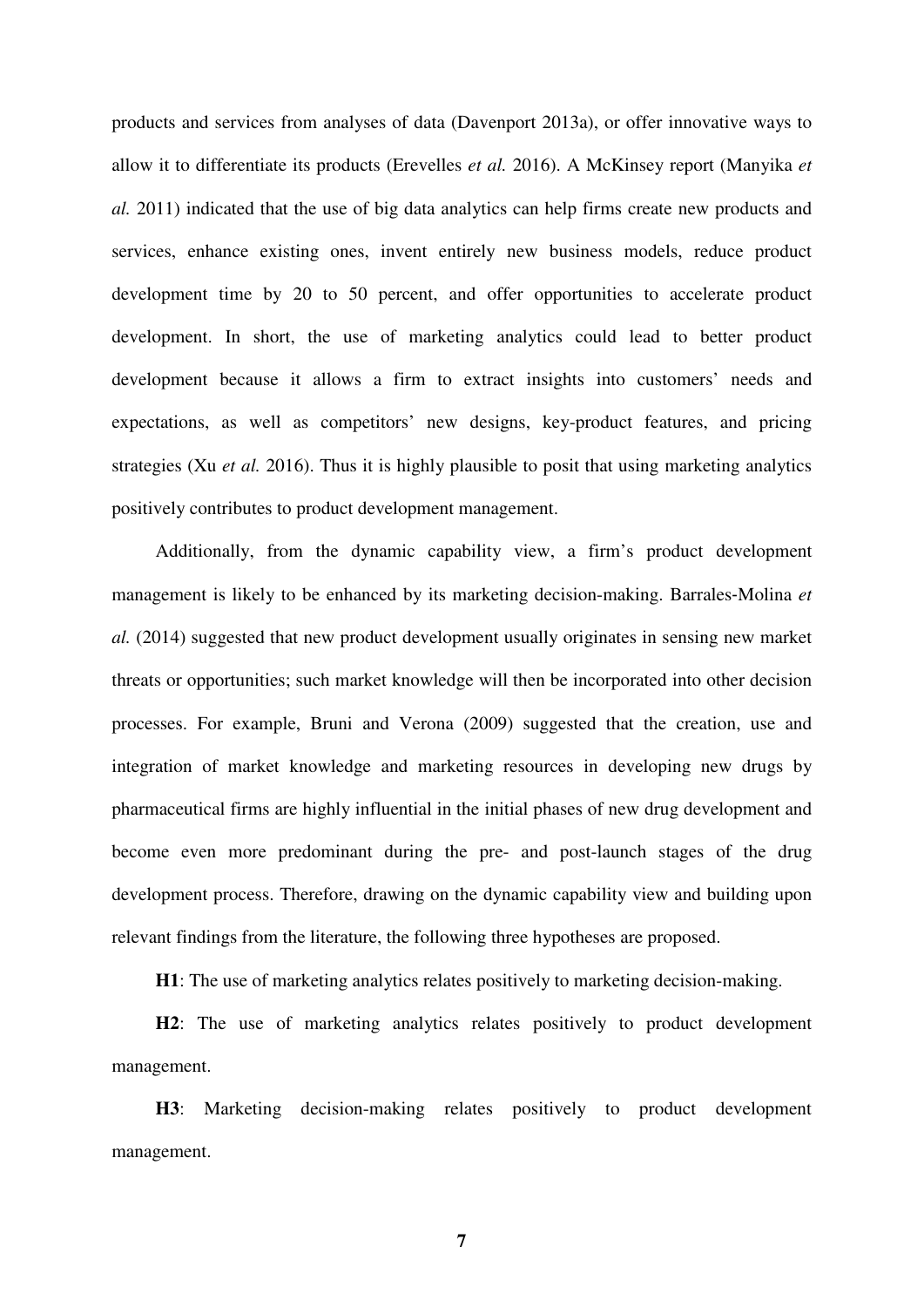In order to further develop our understanding of the mechanisms through which marketing analytics can be used to enable a firm to improve its competitiveness, this study draws on the dynamic capability view to conjecture that a firm can attain sustained competitive advantage from its sensing, seizing and reconfiguring capabilities, as manifested by its use of marketing analytics, marketing decision-making, and product development management.

While little is known about how a firm can use dynamic marketing capabilities to gain sustained competitive advantage (Newbert 2007, p. 142; Vorhies *et al.* 2011; Wilden and Gudergan 2015), there is precedence in the literature to support the link between marketing decision-making and sustained competitive advantage. Eisenhardt and Martin (2000) suggested that "strategic decision making is a dynamic capability in which managers pool their various business, functional and personal expertise to make the choices that shape the major strategic moves of the firm" (p. 1107). Similarly, Slater *et al.* (2006) proposed that a firm's strategy formation capability is a dynamic capability that should lead to superior performance.

Likewise, marketing research suggests that marketing decision-making and firm competitiveness/performance is related (e.g., Cavusgil and Zou 1994; Van Bruggen *et al.* 1998; Atuahene-Gima and Murray 2004; Jocumsen 2004; Keh *et al.* 2007; Challagalla *et al.* 2014). However, Atuahene-Gima and Haiyang (2004) revealed that the direct link between marketing decision-making and firm performance is not significant, but it becomes significant when strategy implementation speed is higher. Moreover, Kim *et al.* (2016) asserted that rather than its direct relationship with competitive advanatage, a firm's strategic marketing capability allows it to create a competitive new product. Thus, these marketing studies seem to suggest that marketing decision-making may be indirectly associated with competitiveness and/or performance.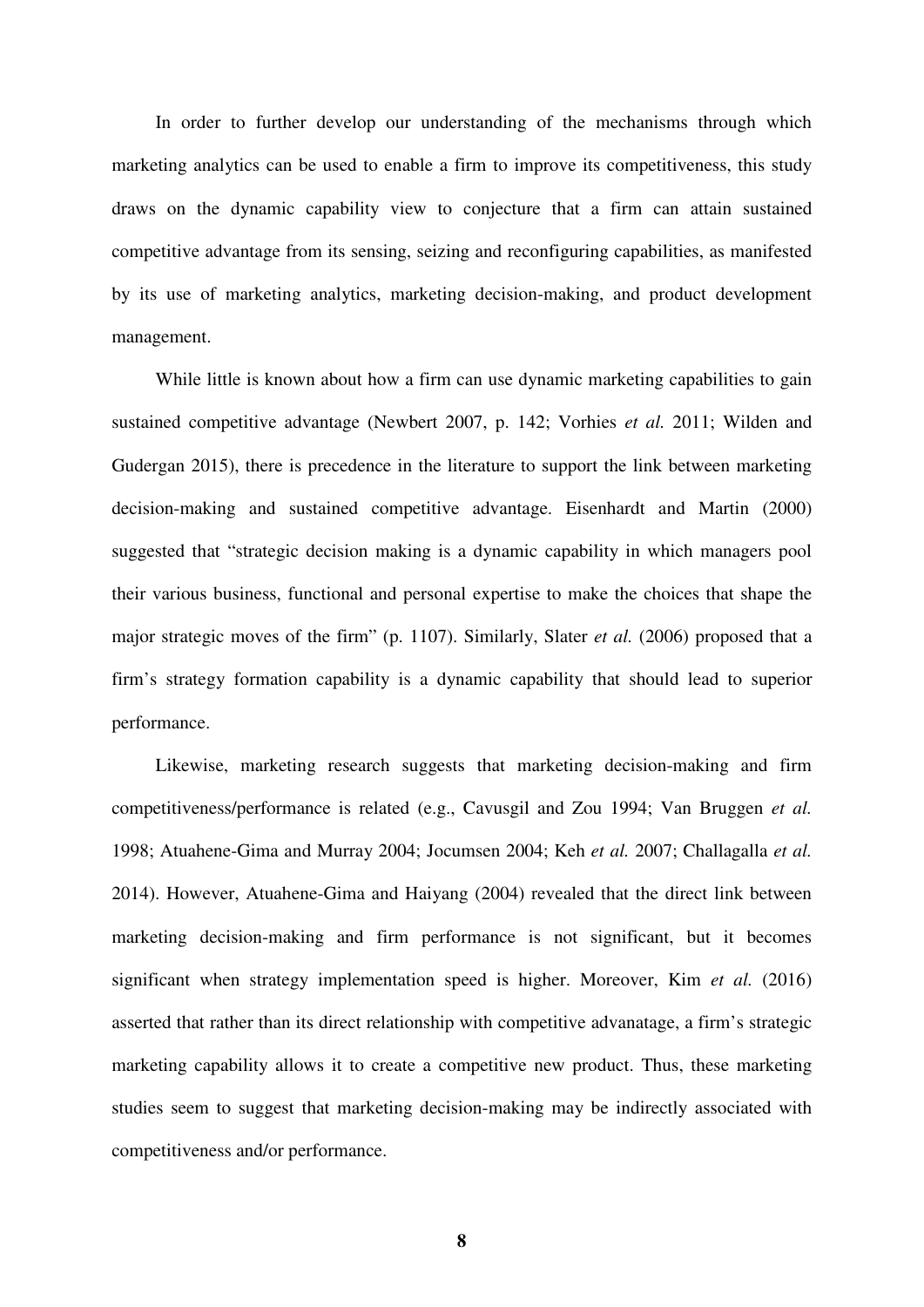With respect to the link between product development management and firm competitiveness/performance, research underpinned by the dynamic capability view suggests that product development management reflects a firm's seizing and reconfiguring capabilities that lead to sustained competitive advantage (Eisenhardt and Martin 2000; Ambrosini and Bowman 2009; Helfat and Peteraf 2009; Barrales‐Molina *et al.* 2014). For instance, Barrales‐ Molina *et al.* (2014) argued that new product development involves a firm renewing and reconfiguring its resources and capabilities, illustrated by how Apple has shaped itself and the market through continuous, regular introduction of new products (Teece 2012) and how Intel has sustained its competitiveness by repeatedly developing new semiconductor chips for personal computers (Helfat and Winter 2011).

At the same time, research suggests that dynamic capabilities are key mediators in creating competitiveness (e.g., Marsh and Stock 2006; Wang *et al.* 2007; Hsu and Wang 2012). Wang *et al.* (2007) demonstrated that IT support for knowledge management is positively associated with knowledge-based dynamic capabilities, which in turn are associated with firm competitiveness; and Hsu and Wang (2012) showed that dynamic capability mediates the impact of intellectual capital on performance. Additionally, marketing research suggests that marketing capabilities are at the heart of firm performance (e.g., Slater and Narver 2000; Srivastava *et al.* 2001; Ramaswami *et al.* 2009; Frösén and Tikkanen 2016), such as product development management mediating the relationship between marketing orientation and firm performance (Maydeu-Olivares and Lado 2003; Naidoo 2010; Jaakkola *et al.* 2016). These studies are also seen to be consistent with research suggesting that business analytics will first influence process level performance such as decision-making processes, which will in turn affect organizational performance (e.g., Sharma *et al.* 2014; Côrte-Real *et al.* 2017; Seddon *et al.* 2017; Wamba *et al.* 2017).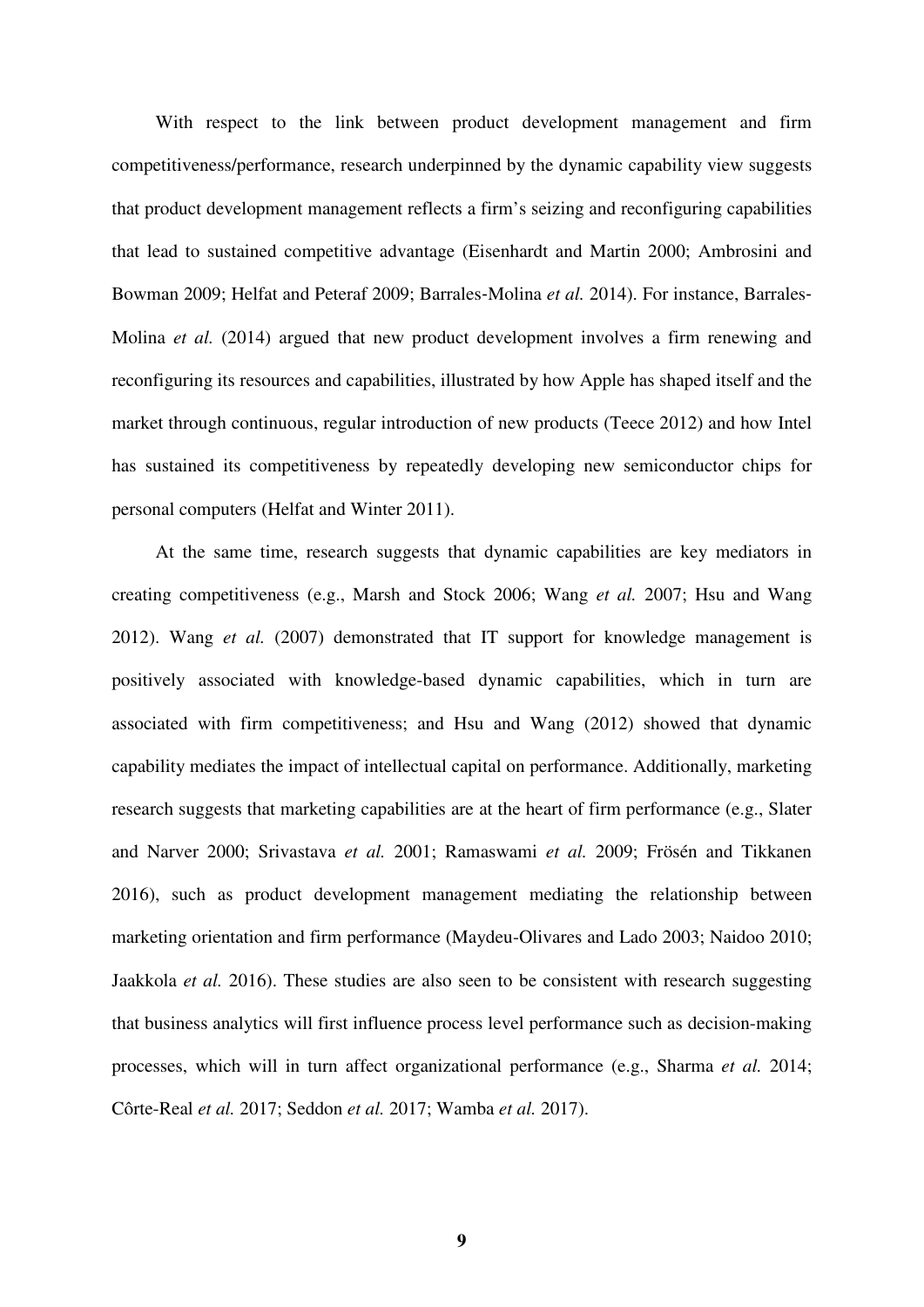Therefore, it seems highly plausible to postulate that marketing decision-making enhances product development management, which in turn leads to sustained competitive advantage. Thus, the following mediation hypothesis is proposed:

**H4**: The relationship between marketing decision-making and sustained competitive advantage is mediated through product development management.

#### *2.2 The Indirect Impact of Antecedents of Marketing Analytics Use*

Extant empirical research has suggested that the use of business/marketing analytics is affected by several antecedents (Germann *et al.* 2013; Chen *et al.* 2015; Gupta and George 2016). For example, data availability is seen to be an important precursor to a firm's use of marketing analytics that may provide action possibilities for marketing decision-making (Germann *et al.* 2013; Gupta and George 2016). Competitors' use of marketing analytics is also likely to stimulate the firm to use marketing analytics to capture market intelligence and improve its competitive position (Chen *et al.* 2015). However, the possibilities afforded by the use of marketing analytics and their associated values need to be first and foremost perceived and supported by the firm managers (Chen *et al.* 2015). A firm's choice of ensuring data availability and using marketing analytics is likely to be significantly influenced by whether its managers have recognized that data is a core strategic asset that enables the firm to make successful decisions and to differentiate its products (March and Hevner 2007; Lavalle *et al.* 2011; Kiron *et al.* 2012a; Davenport 2013b; Kiron *et al.* 2014; Erevelles *et al.* 2016).

In addition to the direct impact of these antecedents on a firm's use of marketing analytics, they could have a deeper and indirect impact on the firm's marketing decisionmaking and product development management. While little research exists to examine this indirect effect of antecedents, empirical support for this notion can be found in other related areas in the literature that data availability may provide action possibilities for marketing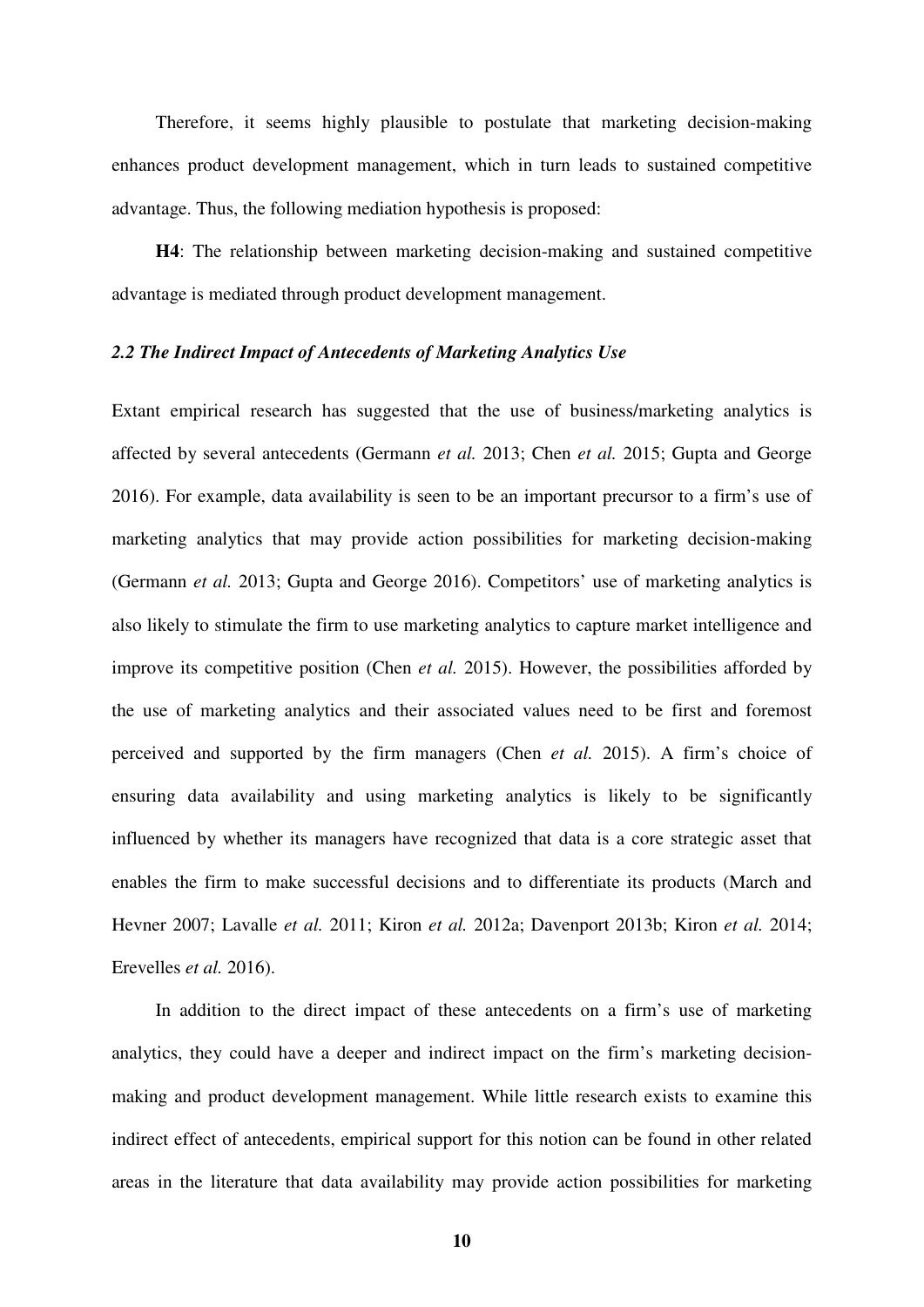decision-making (Germann *et al.* 2013; Gupta and George 2016) or innovative ways to differentiate products (Erevelles *et al.* 2016), and that managers cognitions and perceptions influence successful IT implementation (Lin *et al.* 2014) and innovation strategy and innovation outcomes (Talke *et al.* 2011). Thus, based on extant analytics studies (e.g., Germann *et al.* 2013; Chen *et al.* 2015; Gupta and George 2016), it is plausible to posit that antecedents not only have a direct influence on the use of marketing analytics but also an indirect effect on marketing decision-making and product development management. Hence, this study extends previous analytics research by positing the following hypotheses:

**H5**: Data availability has an indirect effect through the use of marketing analytics on (a) marketing decision-making and (b) product development management**.** 

**H6**: Managerial perception has an indirect effect through the use of marketing analytics on (a) marketing decision-making and (b) product development management.

**H7**: Managerial support has an indirect effect through the use of marketing analytics on (a) marketing decision-making and (b) product development management.

**H8**: Competitive pressure has an indirect effect through the use of marketing analytics on (a) marketing decision-making and (b) product development management.

Based on the dynamic capability view, Figure 1 illustrates the study's proposed research model that articulates the predicted relationships. Primarily, the use of marketing analytics is posited to have a positive impact on marketing decision-making and product development management, which in turn have a positive impact on sustained competitive advantage. This study also suggests that marketing decision-making and product development management can be affected indirectly by data availability, managerial perception and support, and competitive pressure. The previous theoretical review and the study's hypotheses continue to inform the study's methodology, research design, and data analysis, presented in the following sections.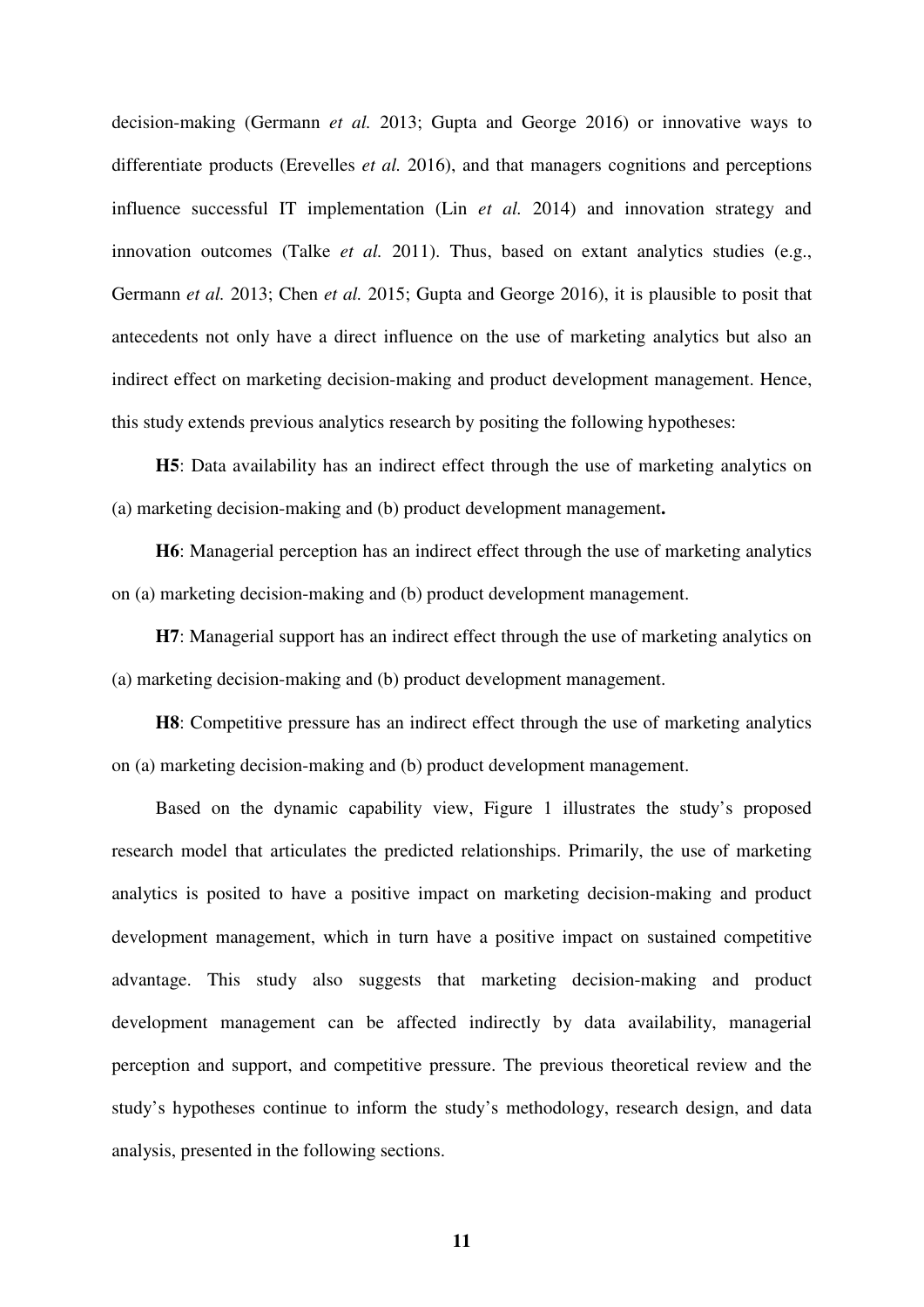

**Figure 1. Antecedents and Outcomes of Marketing Analytics Use**

## **3. Research Methodology**

The hypotheses were tested empirically using SmartPLS that is recommended as well-suited for research situations where theory is less developed and formative constructs are part of the structural model (Wetzels *et al.* 2009; Gefen *et al.* 2011; Hair *et al.* 2013). Since research on marketing analytics is still emerging and the present study handles both reflective and formative constructs, SmartPLS is a suitable method to empirically test the research model.

#### *3.1 Measures of Constructs*

The constructs listed in Table 1 were measured using scales adopted or further adapted from relevant items that were validated across a variety of studies. Both reflective and formative measurement models were used based on the four decision rules suggested by Petter *et al.* (2007): the direction of causality between construct and indicators, the interchangeability of indicators, the covariation among indicators, and the nomological net for the indicators.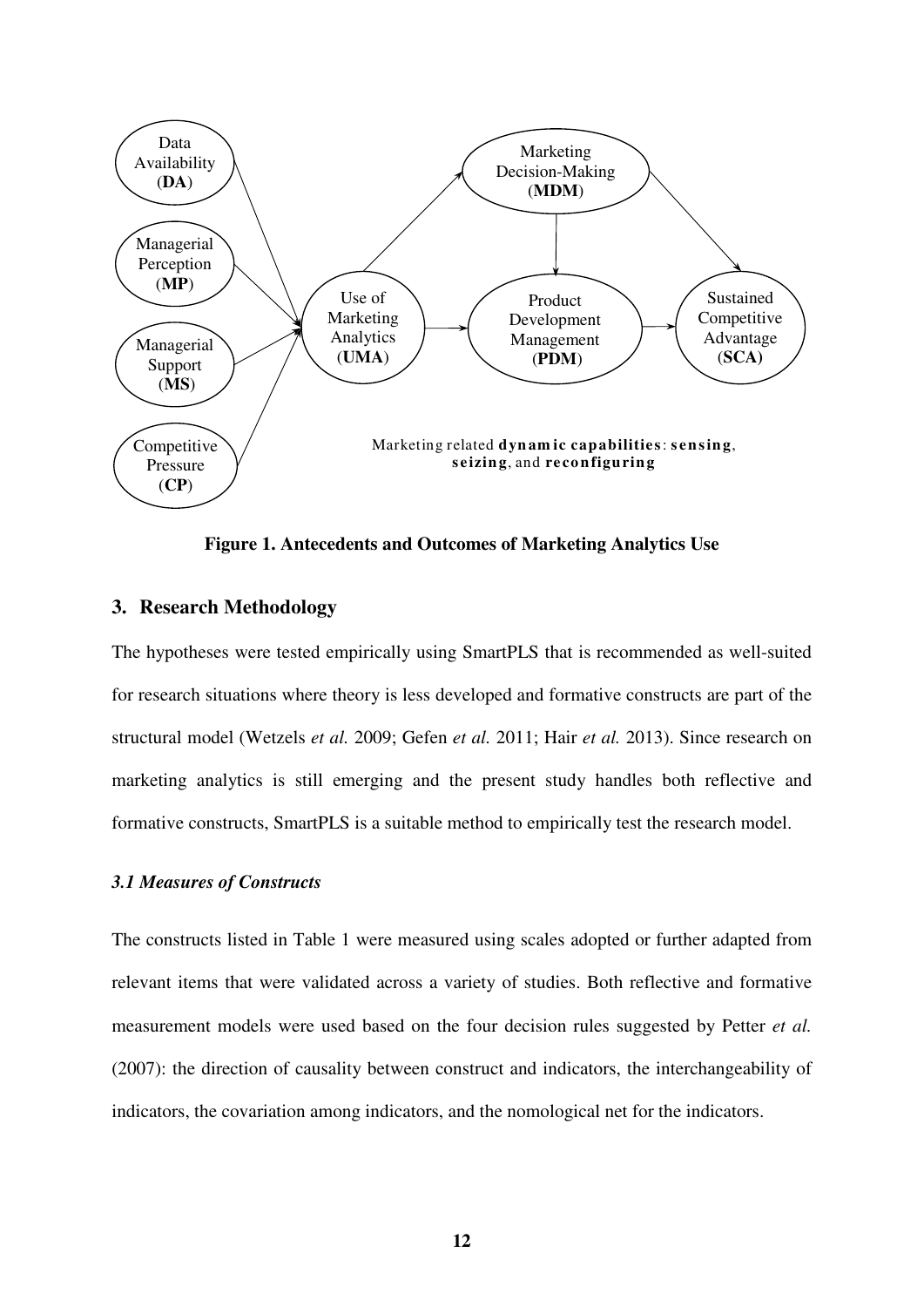| Constructs                               | Indicators (based on Likert scale from 1- strongly disagree to 7-strongly agree)                                                                                  | Mean         | S.D.         |
|------------------------------------------|-------------------------------------------------------------------------------------------------------------------------------------------------------------------|--------------|--------------|
| Data Availability<br>(DA)                | DA1-We have access to very large, unstructured, or fast-moving data for analysis<br>DA2-We integrate data from multiple internal sources into a data warehouse or | 4.18         | 1.71         |
| (Formative)                              | mart for easy access                                                                                                                                              | 3.75         | 1.83         |
| (Gupta and George<br>2016)               | DA3-We integrate external data with internal to facilitate high-value analysis of<br>our business environment                                                     |              |              |
| Managerial                               | MP1-Top management team recognizes the strategic potential of marketing                                                                                           | 3.70<br>5.11 | 1.76<br>1.47 |
| perception (MP)                          | analytics                                                                                                                                                         | 4.43         | 1.49         |
| (Reflective)                             | MP2-Top management team is knowledgeable about marketing analytics                                                                                                | 3.85         | 1.47         |
| (Kearns and<br>Sabherwal 2007;           | opportunities<br>MP3-Top management team is familiar with competitor's strategic use of                                                                           | 4.33         | 1.53         |
| Liang et al. 2007)                       | marketing analytics                                                                                                                                               |              |              |
|                                          | MP4-Top management team believes marketing analytics contributes significantly<br>to firm performance                                                             |              |              |
| Managerial support                       | MS1-Top management team promotes the use of marketing analytics in your                                                                                           | 4.05         | 1.66         |
| (MS)                                     | company                                                                                                                                                           |              | 1.63         |
| (Reflective)<br>(Liang et al. 2007;      | MS2-Top management team creates support for marketing analytics initiatives<br>within your company                                                                | 4.14         |              |
| Germann et al. 2013;                     | MS3-Top management team has promoted marketing analytics as a strategic                                                                                           | 3.81         | 1.67         |
| Chen et al. 2015)                        | priority within your company                                                                                                                                      |              |              |
| Competitive pressure<br>(CP)             | CP1-Our competitors have implemented marketing analytics to collect, manage,<br>and analyse data to extract useful insights                                       | 4.47         | 1.45         |
| (Formative)                              | CP2-Our suppliers have implemented marketing analytics to collect, manage, and                                                                                    |              |              |
| (Liang et al. 2007)                      | analyse data to extract useful insights                                                                                                                           | 4.29         | 1.54         |
|                                          | CP3-Our customers have implemented marketing analytics to collect, manage, and                                                                                    |              |              |
| Use of marketing                         | analyse data to extract useful insights<br>Customer-related (lower-order construct)                                                                               | 4.17         | 1.62         |
| analytics (UMA)*                         | UMA1-Customer insight                                                                                                                                             | 3.62         | 1.55         |
| (Higher-order)                           | UMA2-Customer acquisition                                                                                                                                         | 3.41         | 1.61         |
| (Formative)                              | UMA3-Customer retention                                                                                                                                           | 3.51         | 1.58         |
| (Ariker et al. 2015;<br>CMO-Survey 2015, | UMA4-Segmentation<br>Product-related (lower-order construct)                                                                                                      | 3.24         | 1.67         |
| 2016)                                    | UMA5-New product or service development                                                                                                                           | 3.58         | 1.67         |
|                                          | UMA6-Product or service strategy                                                                                                                                  | 3.49         | 1.62         |
|                                          | <b>UMA7-Promotion strategy</b>                                                                                                                                    | 3.42         | 1.63         |
|                                          | UMA8-Pricing strategy                                                                                                                                             | 3.41<br>3.34 | 1.72<br>1.64 |
|                                          | UMA9-Marketing mix<br>UMA10-Branding                                                                                                                              | 3.57         | 1.65         |
|                                          | General marketing-related                                                                                                                                         |              |              |
|                                          | UMA11-Digital marketing                                                                                                                                           | 3.73         | 1.68         |
|                                          | UMA12-Social media<br>UMA13-Multichannel marketing                                                                                                                | 3.66<br>3.10 | 1.68<br>1.68 |
| Marketing decision-                      | MDM1-Develop many alternative courses of action to achieve the intended                                                                                           |              |              |
| making                                   | objectives?                                                                                                                                                       | 4.32         | 1.49         |
| (MDM)                                    | MDM2-Conduct multiple examinations of any suggested course of action the                                                                                          |              |              |
| (Reflective)<br>(Atuahene-Gima and       | project members wanted to take?<br>MDM3-Thoroughly examine multiple explanations for the problems faced and                                                       | 3.98         | 1.50         |
| Murray 2004; Chng                        | for the opportunities available?                                                                                                                                  | 4.22         | 1.50         |
| <i>et al.</i> 2015)                      | MDM4-Search extensively for possible alternative courses of action to take                                                                                        |              |              |
|                                          | advantage of the opportunities?                                                                                                                                   | 4.22         | 1.51         |
|                                          | MDM5-Consider many different criteria before deciding on which possible<br>courses of action to take to achieve your intended objectives?                         | 4.43         | 1.47         |
| Product development                      | PDM1-We have the ability to develop new products/services                                                                                                         | 5.69         | 1.30         |
| management (PDM)                         | PDM2-We are able to commercialize ideas fast                                                                                                                      | 5.03         | 1.55         |
| (Reflective)                             | PDM3-We have a number of product/service innovations                                                                                                              | 5.34         | 1.42         |
| (Frösén and Tikkanen                     | PDM4-We are able to successfully launch new products/services<br>PDM5-We are able to achieve productivity gains from R&D investments                              | 5.36<br>4.62 | 1.32<br>1.58 |
| 2016)<br>Sustained                       | Over the past five years,                                                                                                                                         |              |              |
| competitive                              | SCA1-We were more profitable than our key competitors                                                                                                             | 4.78         | 1.34         |
| advantage (SCA)                          | SCA2-Our sales increased faster than our key competitors                                                                                                          | 4.60         | 1.36         |
| (Reflective)<br>(Im and Workman Jr       | SCA3-Our market share increased faster than our key competitors<br>SCA4-We had better return on investment than our key competitors                               | 4.59         | 1.37         |
| 2004; Prajogo<br>and                     |                                                                                                                                                                   | 4.66         | 1.30         |
| Oke 2016)                                |                                                                                                                                                                   |              |              |

**Table 1. Constructs and Indicators of the Study**

\*-measured based on a seven-point Likert scale ranging from no use, very low use, low use, moderate use, somewhat heavy use, quite heavy use, to very heavy use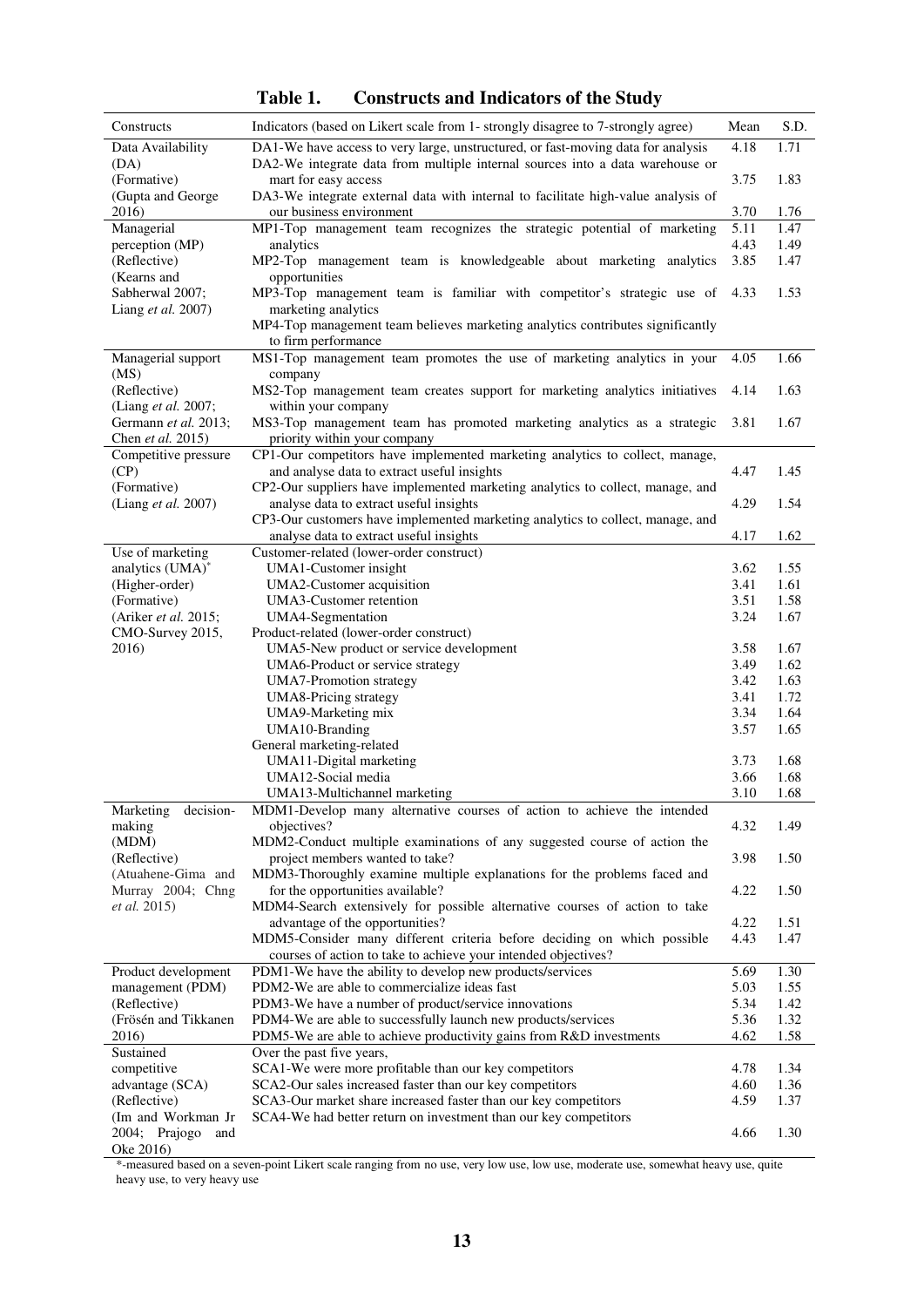#### *3.1.1 Data availability*

Data availability was measured formatively and its measures were directly adopted from Gupta and George (2016) in terms of the extent of a firm's access to data for analysis, data integration of multiple internal sources for easy access, and integration of external and internal data.

## *3.1.2 Managerial perception*

Four indicators for measuring managerial perception were adapted from prior studies (Kearns and Sabherwal 2007; Liang *et al.* 2007). They measured the extent to which top management team: recognizes the strategic potential of marketing analytics, is knowledgeable about marketing analytics opportunities, is familiar with competitor's strategic use of marketing analytics, and believes marketing analytics contributes significantly to firm performance.

## *3.1.3 Managerial support*

Three items were adapted from prior studies to measure managerial support in terms of the extent to which top management team creates support for marketing analytics initiatives and promotes the use of marketing analytics as a strategic priority (Liang *et al.* 2007; Germann *et al.* 2013; Chen *et al.* 2015).

## *3.1.4 Competitive pressure*

Three items were adapted from Liang *et al.* (2007) to measure competitive pressure in terms of the extent to which a firm's competitors, suppliers and customers have implemented marketing analytics to collect, manage, and analyze data to extract useful insight. While the original three items developed by Liang *et al.* (2007) were reflective, this study used them as formative items based on the four decision rules suggested by Petter *et al.* (2007).

## *3.1.5 Use of marketing analytics*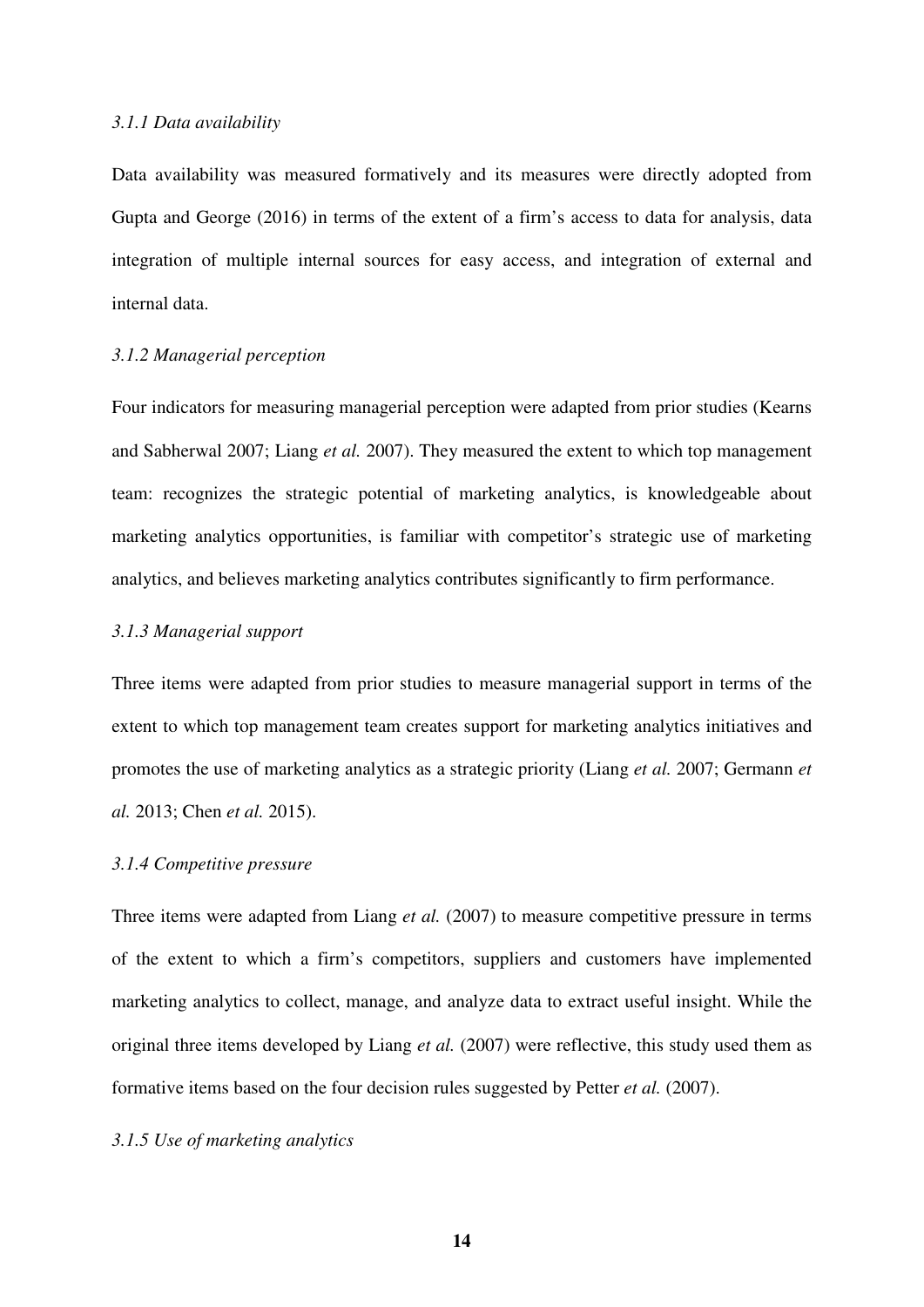So far, few studies have measured and validated the use of marketing analytics specifically, except that Germann *et al.* (2013) defined "deployment of analytics" using three items to measure its average use. Instead, this study intended to measure the extent to which marketing analytics has been used in 13 different areas of marketing decisions, based on items reported by CMO-Surveys (2015, 2016). In order to define a formative construct meaningfully, it is extremely important that all facets of the construct should be captured (Diamantopoulos and Winklhofer 2001). To meet this requirement, the use of marketing analytics could be measured comprehensively by using the 13 marketing decision areas based on CMO-Surveys (2015, 2016): customer insight, customer acquisition, digital marketing, customer retention, branding, social media, segmentation, promotion strategy, new product or service development, product or service strategy, pricing strategy, marketing mix, and multichannel marketing. However, these 13 areas have not been validated by academic research yet; and it does not seem to be conceptually meaningful to use them directly to measure the use of marketing analytics as they refer to several distinctive types of marketing decision activities. A more appropriate measuring approach, then, is to define a higher-order formative construct by several lower-order formative constructs, each of which can be defined by several distinctive items (Hair *et al.* 2014). As a result, the 13 areas were divided into customer-related use of marketing analytics in the areas of customer insight, customer acquisition, customer retention, and segmentation; product-related use of marketing analytics in the areas of new product or service development, product or service strategy, promotion strategy, pricing strategy, marketing mix, and branding that is a part of new product lunch strategy (Hultink *et al.* 1997), "critical determinant of new product success" (Truong *et al.* 2017, p.85); and general marketing-related use of marketing analytics in relation to digital marketing, social media, and multichannel marketing.

## *3.1.6 Marketing decision-making*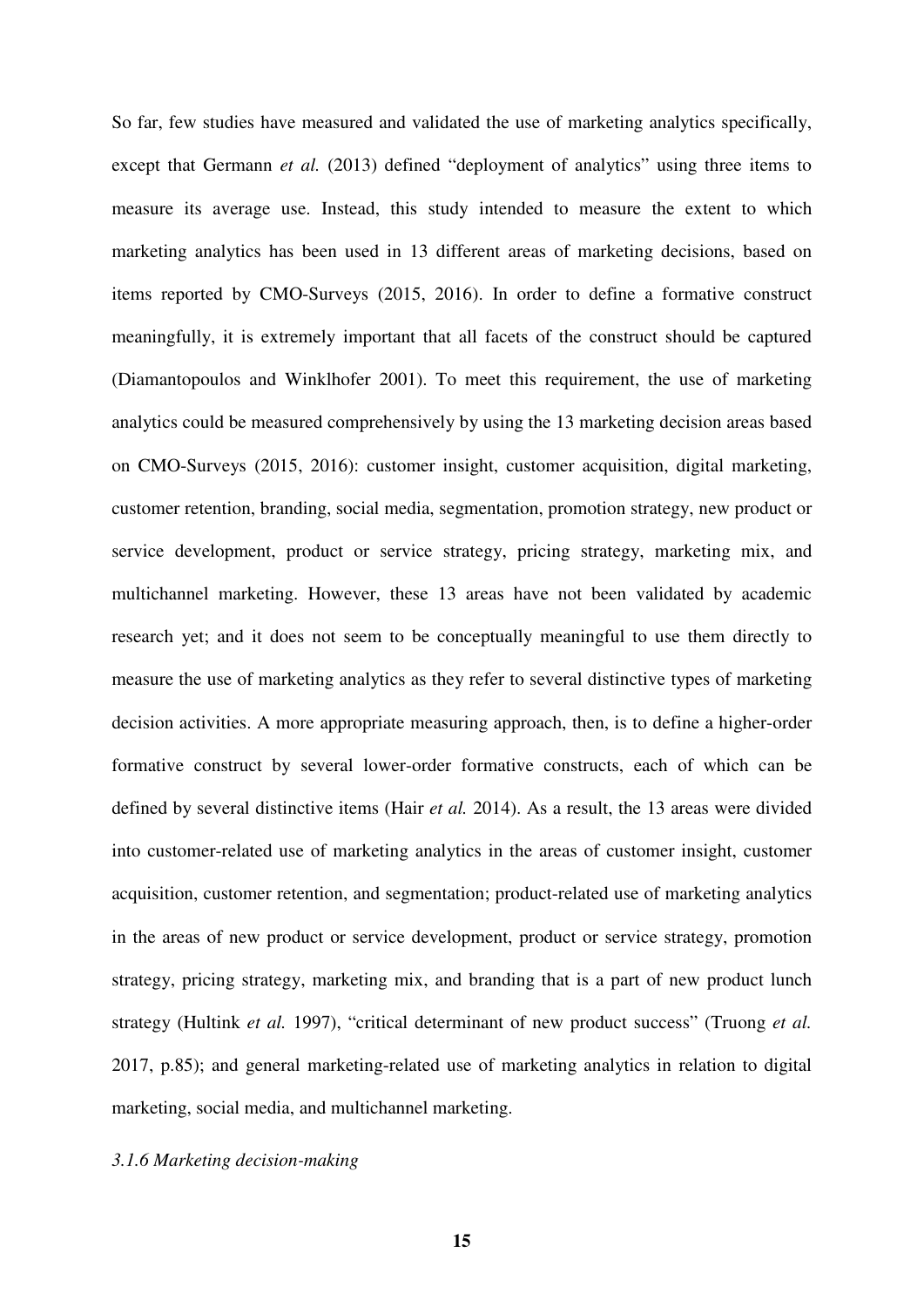Marketing decision-making was measured by adapting five items based on Atuahene-Gima and Murray (2004) and Chng *et al.* (2015). The items covered the extent to which a firm develops many alternative courses of action to achieve the intended objectives, conducts multiple examinations of any suggested course of action, thoroughly examines multiple explanations for the problems faced and for the opportunities available, searches extensively for possible alternative courses of action to take advantage of the opportunities, and considers several different criteria before deciding on which possible courses of action to take.

#### *3.1.7 Product development management*

Product development management was measured using items adapted from Frösén and Tikkanen (2016) to address the extent to which a firm has the ability to develop new products or services, commercialize ideas fast, have a number of product or service innovations, successfully launch new products or services, and achieve productivity gains from R&D investments.

## *3.1.8 Sustained competitive advantage*

Sustained competitive advantage was measured based on respondent's perceived performance relative to its key competitors over the past five years using four items adapted from prior studies (Im and Workman Jr 2004; Prajogo and Oke 2016). Perceptual measures, while widely used in organizational research, were preferred in this research because "the heterogeneous sample produce significant differences in capital structures and accounting conventions" (Powell 1995, p.25). While the use of perceptual measures for sustained competitive advantage may be questioned in terms of their validity; past studies have shown that this approach is consistent with objective performance measures (e.g., Newbert 2008; Germann *et al.* 2013; Prajogo and Oke 2016).

## *3.1.9 Control variables*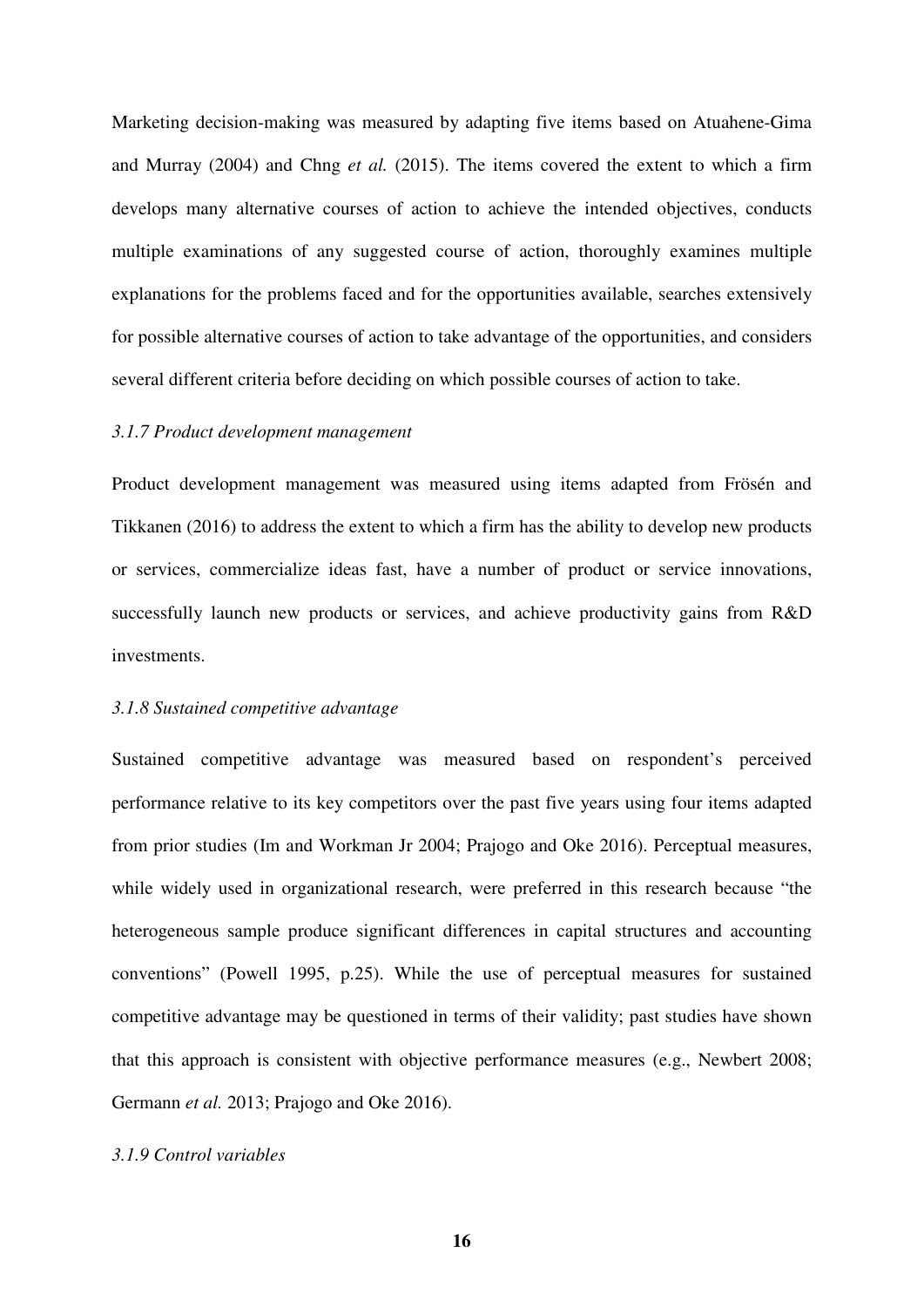Additionally, this study followed prior analytics studies in controlling for firm size (number of employees) and industry type (e.g., Germann *et al.* 2013; Gupta and George 2016; Côrte-Real *et al.* 2017). Firm size may explain the fact that larger firms could benefit from economies of scale and scope, rendering their use of marketing analytics more effective. Industry type may account for differences across industry segments. Consistent with management studies in other areas (e.g., Ohlott *et al.* 1994; Sousa and Bradley 2006), respondent's job tile and tenure in the industry were also controlled for as they may affect respondent's perception of marketing analytics use. All control variables were categorical in this research and measured by the use of dummy variables.

## *3.2 Sample and Data Collection*

In order to test the above hypotheses, primary data was collected from a sample of UK firms using a questionnaire survey. Data was analyzed using structural equation modeling. Such a methodological approach has been frequently used by analytics studies underpinned by the dynamic capability view (e.g., Germann *et al.* 2013; Wamba *et al.* 2017) and is seen to be an appropriate research method for conducting research with marketing managers (e.g., Deshpande and Webster Jr 1989; Lukas *et al.* 2013; Marta *et al.* 2013; Ramaseshan *et al.* 2013). A key informant approach was used to collect data (Bagozzi *et al.* 1991). A convenience sample of senior and middle managers of UK firms was drawn from the FAME (Financial Analysis Made Easy) database as managers were highly likely to be involved in both marketing analytics and decision-making processes.

Dillman's total design method (1978) was utilized to design the survey by following the suggestion that "recipients are most likely to respond if they expect that the perceived benefits of doing so will outweigh the perceived costs of responding" (Dillman 1991, p. 233). Specifically, the reduction of perceived costs, increasing perceived rewards, and increasing trust were considered. The perceived cost was reduced by including an anonymous hyperlink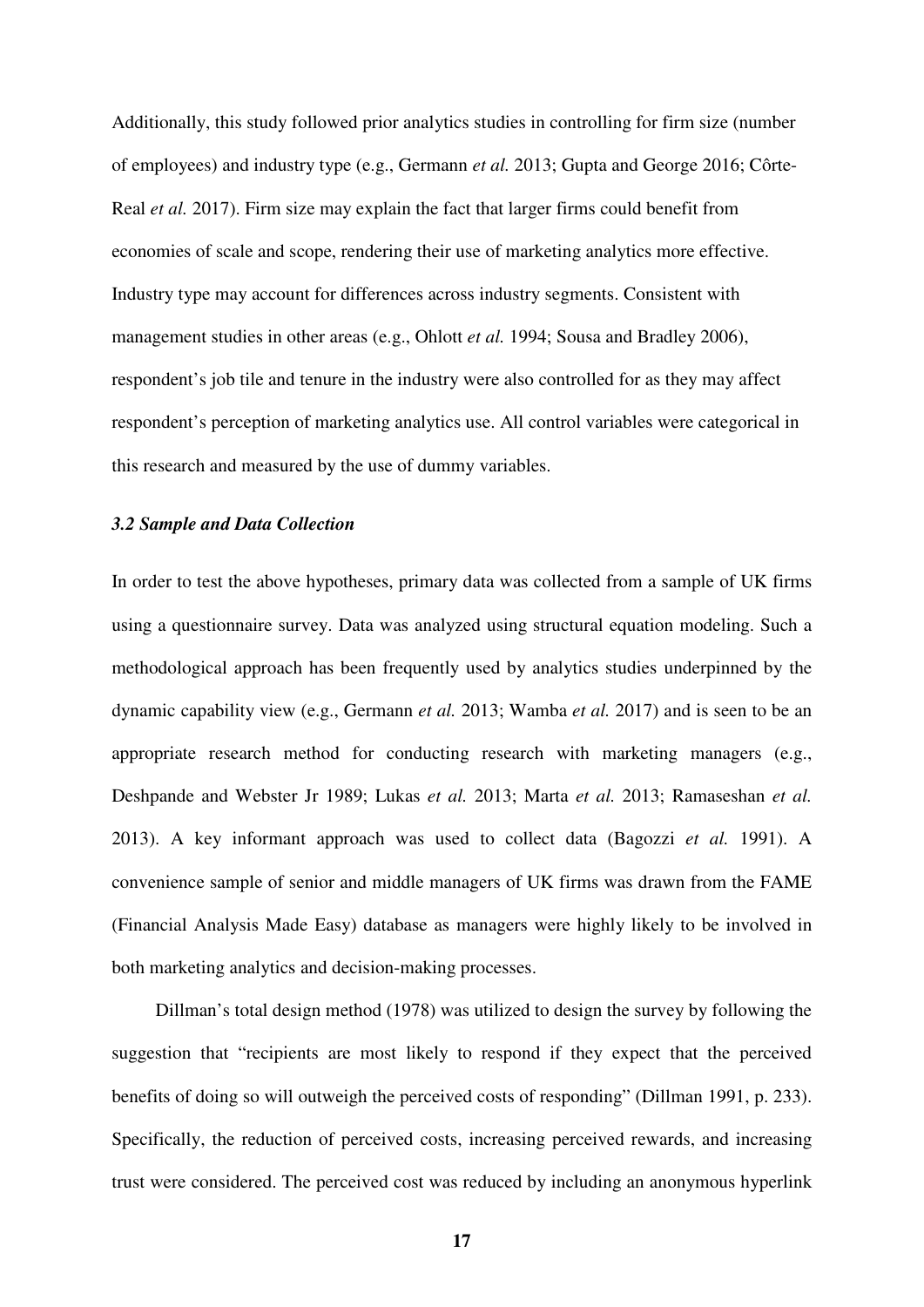link in the e-mail to allow respondents to conveniently take the survey noting that they can complete it in about 10 minutes. Further, each respondent was offered an executive summary of the results and the opportunity to enter into a draw to win one of five Amazon gift certificates (£100 each). To increase recipients' trust, the first e-mail survey included a personalized cover letter outlining the purpose of the study, the study's social usefulness, reassurance of anonymity, a specific instruction guide, and an indication that this survey was conducted by academic members from a UK University.

To capture the responses to the measurements of all constructs, the questionnaire survey was generated using a seven-point Likert scale (ranging from 1-strongly disagree to 7 strongly agree, except where shown otherwise in Table 1). The questionnaire covered (a) respondent and company profile, (b) antecedents to the use of marketing analytics, (c) the use of marketing analytics, (d) marketing decision-making, (e) product development management, and (f) perceived competitive advantage. Table 1 shows the questions used in the survey to measure the research constructs. The survey was then scrutinized by subject experts. After a few revisions, the survey was tested with five academic experts to ensure that the respondents understood the questions and there were no problems with the wording or measurements. This resulted in a number of formatting and presentation modifications. The survey questionnaire was then distributed to managers electronically through Qualtrics, an online survey tool. The survey recipients were also reminded to pass the survey to another manager if they believed that he/she was in a better position to answer the survey questions. Four rounds (the survey plus three follow-ups), one-week apart, of emails with the questionnaire survey were conducted.

Using Qualtrics software, a total of 36,970 survey invitations were sent by email and 3,053 were subsequently bounced for a variety of unknown reasons, which could include the receiving inbox being full, nonexistent email address, the recipient server having a high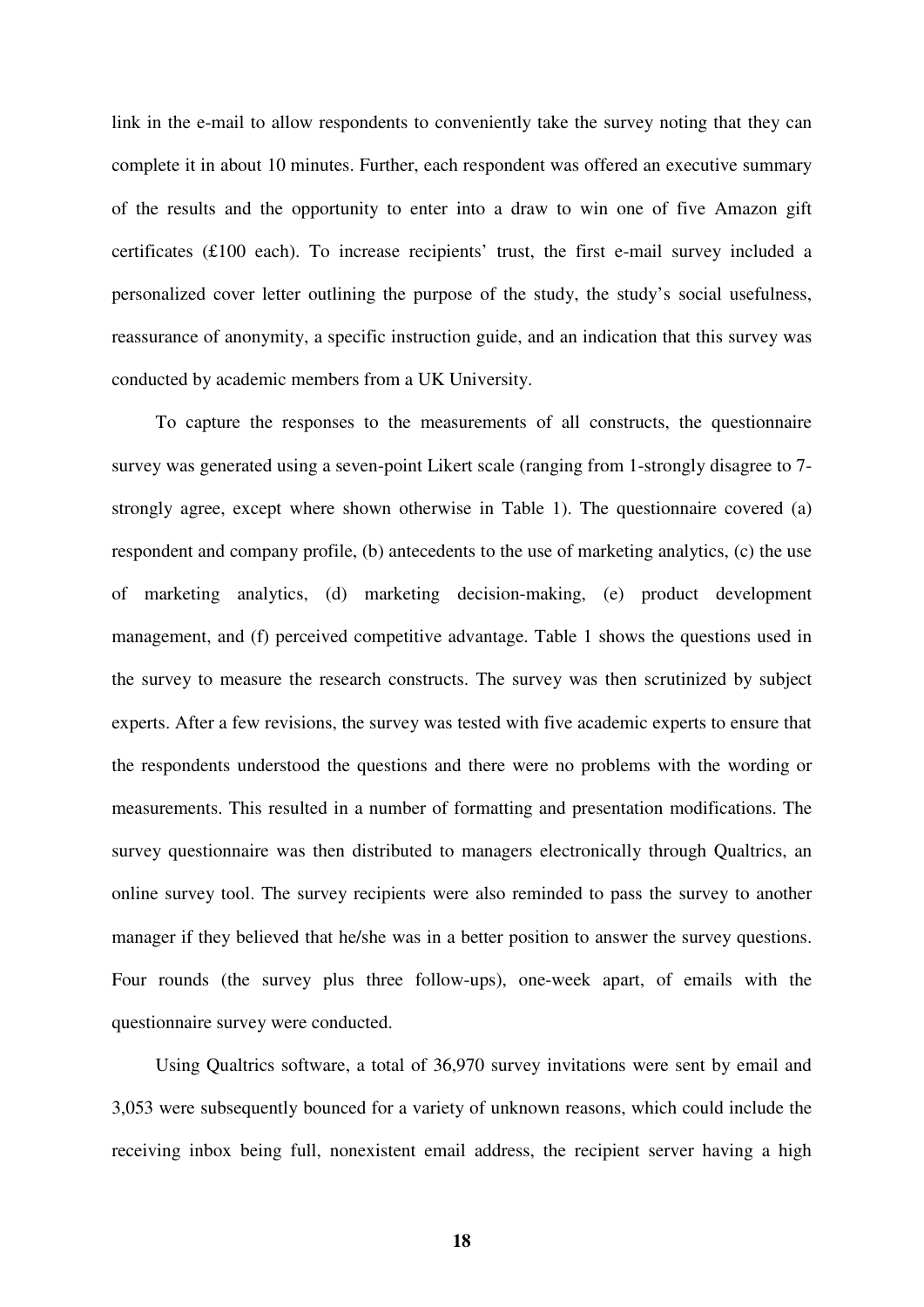security firewall, or the recipient server being offline. Of all sent emails, 416 surveys were started; of these, 242 responses were received while 221 were usable responses. When nonprobability samples are used, instead of calculating a response rate, a completion rate is more informative and is calculated as the proportion of those who have started and then completed the survey (Eysenbach 2004; Callegaro and DiSogra 2008). In line with this, the completion rate for this survey was 58.2%.

While a response rate was not calculated, this study instead considered the number of responses from the perspective of building an adequate model (Couper 2000). In the structural model, the maximum number of arrows pointing at a construct is four. In order to detect a minimum  $\mathbb{R}^2$  value of 0.10 in any of the constructs at a significance level of 1%, the minimum sample size required is 191 (Hair *et al.* 2014). Since 221 usable responses were received, this minimum sample size requirement was thus met.

#### *3.3 Respondents*

Table 2 summarizes the respondents' characteristics in terms of their organizational positions and years of industry experience. A key informant approach (Bagozzi *et al.* 1991) was used to collect data. The reported positions of the respondents suggested that 59.1% of the respondents were in a senior managerial position and the rest of them were in a middle managerial position. Based on their position within the firm, the respondents were considered to have relevant knowledge and experience to be able to address the survey questions.

|                  |      |                                |      | <b>Respondent Experience</b>     |
|------------------|------|--------------------------------|------|----------------------------------|
| Industry         | $\%$ | <b>Respondent Positions</b>    | $\%$ | Years (x) in the industry $(\%)$ |
| Manufacturing    |      | 18.1 CEO/President/MD/Partner  | 59.1 | $x \le 5$ (10.9)                 |
| Prof Services    |      | 12.9 Vice President/Director   | 8.8  | $5 < x \le 10$ (10.3)            |
| Retail/Wholesale |      | 6.9 Chief Marketing Officer    | 3.7  | $10 < x \le 15$ (8.0)            |
| Technology       |      | 9.7 Other C-level Executive    | 4.3  | $15 < x \le 20$ (13.2)           |
| Fin Services     |      | 5.7 Director/Head of Marketing | 10.5 | $20 \le x \le 25$ (12.6)         |
| Other            |      | 46.7 Other directors           | 13.6 | $x > 25$ (45.0)                  |

**Table 2. Respondent Profiles (n=221)**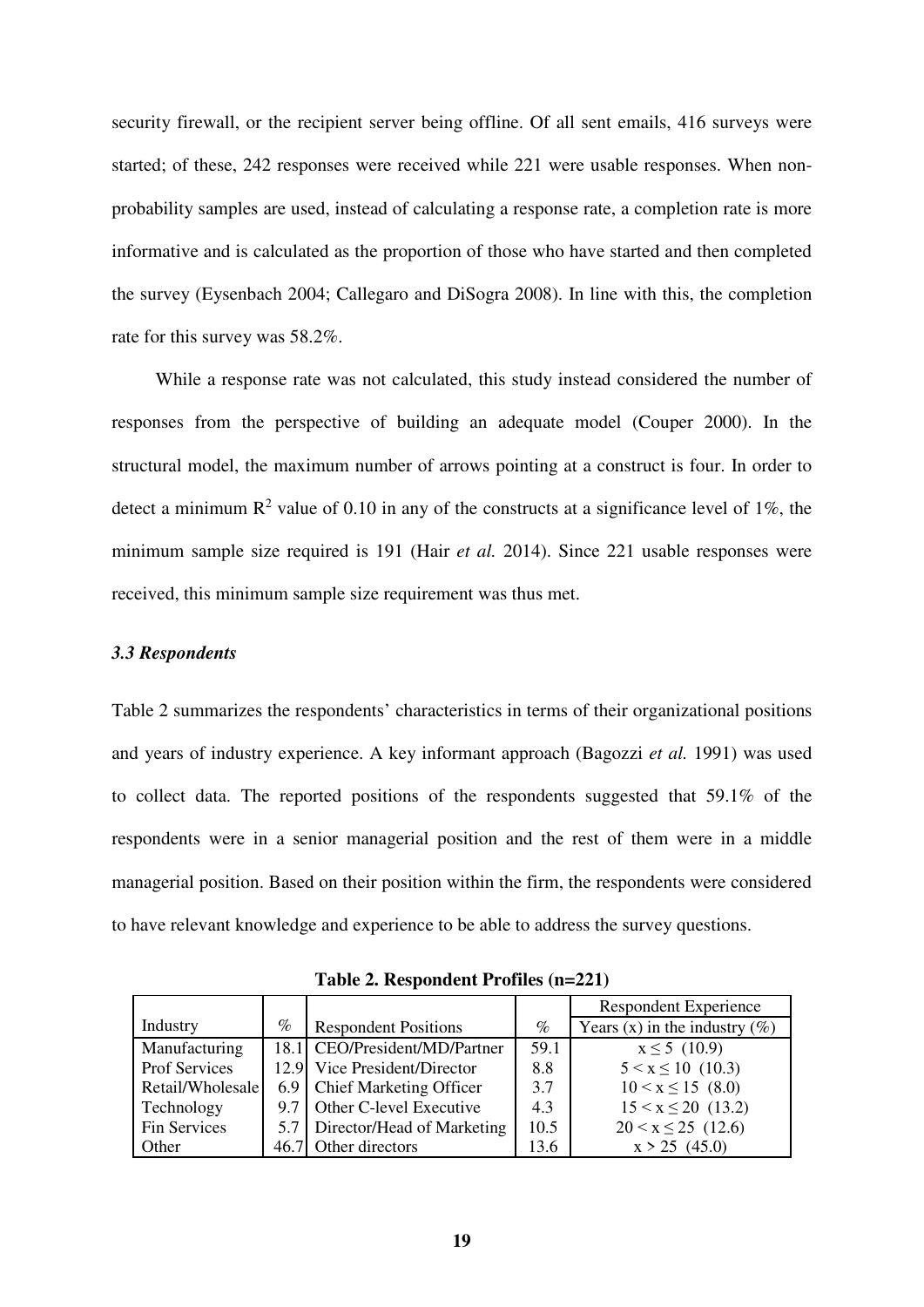Of all respondents, almost 89% had been in their industries for more than five years; of these 89%, 45% for more than 25 years. The respondents included 18.1% from the manufacturing sector, 12.9% from professional services, 9.7% from technology, 6.9% from retail/wholesale, and 5.7% from financial services. Of all 221 respondents, 44 (20.1%) were from firms with less than 10 employees, 65 (29.2%) were from firms with more than nine but less than 50 employees, 78 (35.1%) were from firms with more than 49 but less than 250 employees, and 34 (15.6%) were from companies with more than 250 employees.

#### *3.4 Common method and non-respondent bias*

The extent of common method bias, which may compromise the validity of research conclusions (Podsakoff *et al.* 2003) or the true correlations between variables and cause biased parameter estimates (Malhotra *et al.* 2007), was assessed with three tests. The first was a procedural remedy to improve scale items through defining them clearly and keeping the questions simple and specific. In addition, every point on the response scale was labeled, helping reduce item ambiguity (Krosnick 1999). Positively and negatively worded measures were also used to control for acquiescence and disacquiescence biases (Podsakoff *et al.* 2012).

The second test was Harman's single-factor analysis, which was conducted to assess whether the common method variance associated with the data was high by entering all independent and dependent variables (Podsakoff *et al.* 2003). The test result indicated that the first factor accounted for 13.81% of the total variance; thus, there was no evidence of a substantial respondent bias in this study.

Finally, the correlation matrix (Table 5) was checked to identify if there were any highly correlated factors (highest correlation  $r = 0.767$ ). Since common method bias should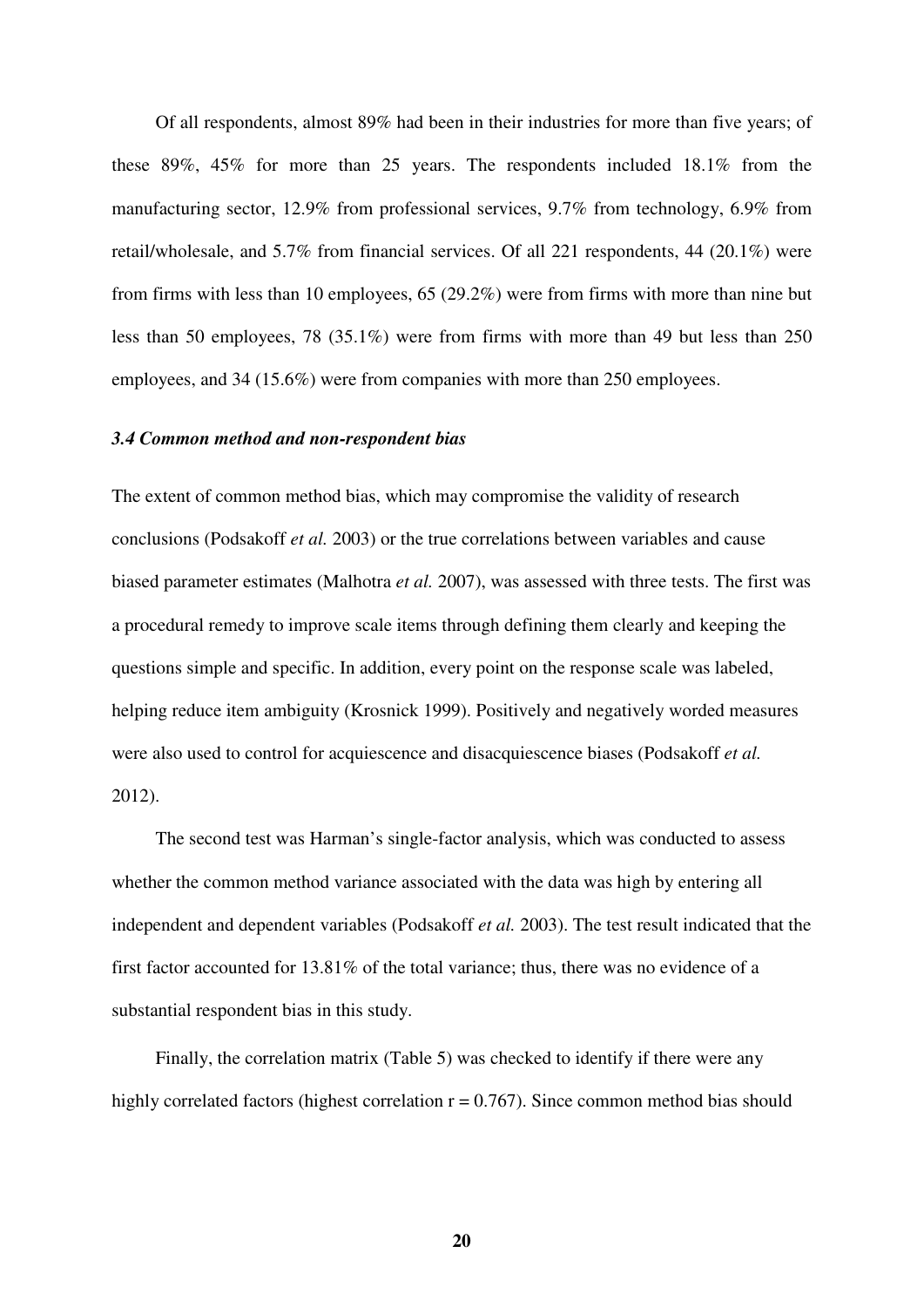have resulted in extremely high correlations (r > .90) as suggested by Pavlou *et al.* (2007), the result indicated that this study did not suffer from common method bias.

To evaluate the presence of non-response bias, two tests were conducted. First, a t-test was conducted to compare early (n=149) and late (n=72) respondents on all measures. It is expected that early respondents represent the average respondent while late respondents represent the average non-respondent (Armstrong and Overton 1977). The t-test results did not find significant differences between the two respondent groups, suggesting an absence of non-response bias.

As a second test for non-response bias, and based on the known value for the population approach (Armstrong and Overton 1977), the distribution of the company size of the respondents was compared with that of the complete sampling frame. In Table 3, the observed value corresponds to the number of the responding firms while the expected value denotes the number of all firms from the full sampling frame generated from FAME. A nonparametric chi-square test comparing the distributions of the observed and expected values found that there were no significant differences between respondents and nonrespondents.

| Company size                  | Observed value N | Expected value N | Residual |  |  |
|-------------------------------|------------------|------------------|----------|--|--|
| 1-9                           |                  |                  |          |  |  |
| 10-49                         |                  | 54               |          |  |  |
| 50-249                        |                  |                  |          |  |  |
| 250 or more                   |                  |                  |          |  |  |
| chi-square test: p-value=0.07 |                  |                  |          |  |  |

**Table 3. Expected and Observed Value**

#### *3.5 Data Screening*

Data screening was performed using SPSS22. Observations where the missing data exceeded 10% were removed (Hair *et al.* 2010), reducing the 242 responses to 221. The remaining data set still had missing values but less than 5% on a single variable, which is not a major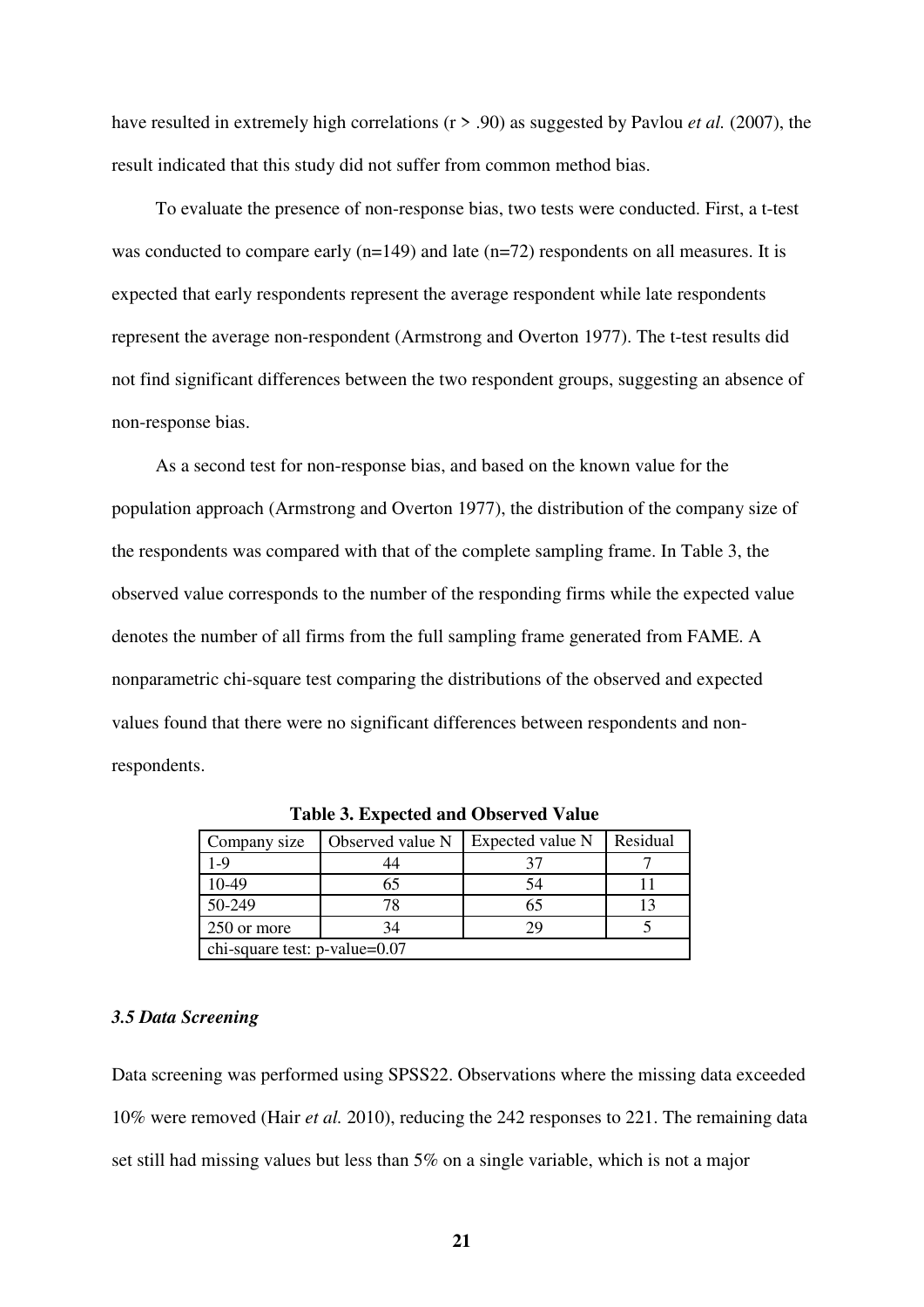concern (Amabile 1983) if the values are missing completely at random (MCAR) (Hair *et al.* 2010). Little's MCAR test was conducted to check if the remaining missing data were MCAR and the result was insignificant. Thus, all 221 responses were retained while responses with missing values were replaced by using the mean value replacement.

## *3.6 Evaluation of the Measurement Model*

The reflective measurement model was evaluated and validated by considering the internal consistency (composite reliability), indictor reliability, convergent validity and discriminant validity (Hair et al. 2014). The evaluation results are summarized in Table 4 and Table 5.

|            |                  |         | Indicator   | Composite   | Cronbach's |            |
|------------|------------------|---------|-------------|-------------|------------|------------|
| Construct  | Indicator        | Loading | Reliability | Reliability | $\alpha$   | <b>AVE</b> |
|            | MP1              | 0.81    | 0.66        |             | 0.84       | 0.68       |
| <b>MP</b>  | MP <sub>2</sub>  | 0.82    | 0.67        | 0.89        |            |            |
|            | MP3              | 0.78    | 0.61        |             |            |            |
|            | MP4              | 0.87    | 0.76        |             |            |            |
|            | MS1              | 0.95    | 0.90        |             |            |            |
|            | MS <sub>2</sub>  | 0.96    | 0.92        | 0.97        | 0.95       | 0.91       |
| <b>MS</b>  | MS3              | 0.94    | 0.88        |             |            |            |
|            | MDM1             | 0.77    | 0.59        |             | 0.91       | 0.73       |
|            | MDM <sub>2</sub> | 0.89    | 0.79        |             |            |            |
| <b>MDM</b> | MDM3             | 0.91    | 0.83        | 0.93        |            |            |
|            | MDM4             | 0.84    | 0.71        |             |            |            |
|            | MDM5             | 0.86    | 0.74        |             |            |            |
|            | PDM1             | 0.77    | 0.59        |             |            |            |
|            | PDM <sub>2</sub> | 0.77    | 0.59        |             | 0.85       | 0.63       |
| <b>PDM</b> | PDM3             | 0.82    | 0.67        | 0.89        |            |            |
|            | PDM4             | 0.85    | 0.72        |             |            |            |
|            | PDM5             | 0.74    | 0.55        |             |            |            |
| <b>SCA</b> | SCA1             | 0.81    | 0.66        |             | 0.89       |            |
|            | SCA <sub>2</sub> | 0.92    | 0.85        |             |            | 0.76       |
|            | SCA3             | 0.91    | 0.83        | 0.93        |            |            |
|            | SCA4             | 0.84    | 0.71        |             |            |            |

**Table 4. Convergent Validity and Internal Consistency Reliability** 

## *3.7 Assessment of Formative Measurement Model*

The formative measurement model was evaluated in terms of multicollinearity, the indicator weights, significance of weights, the indictor loadings (Hair *et al.* 2014), and nomological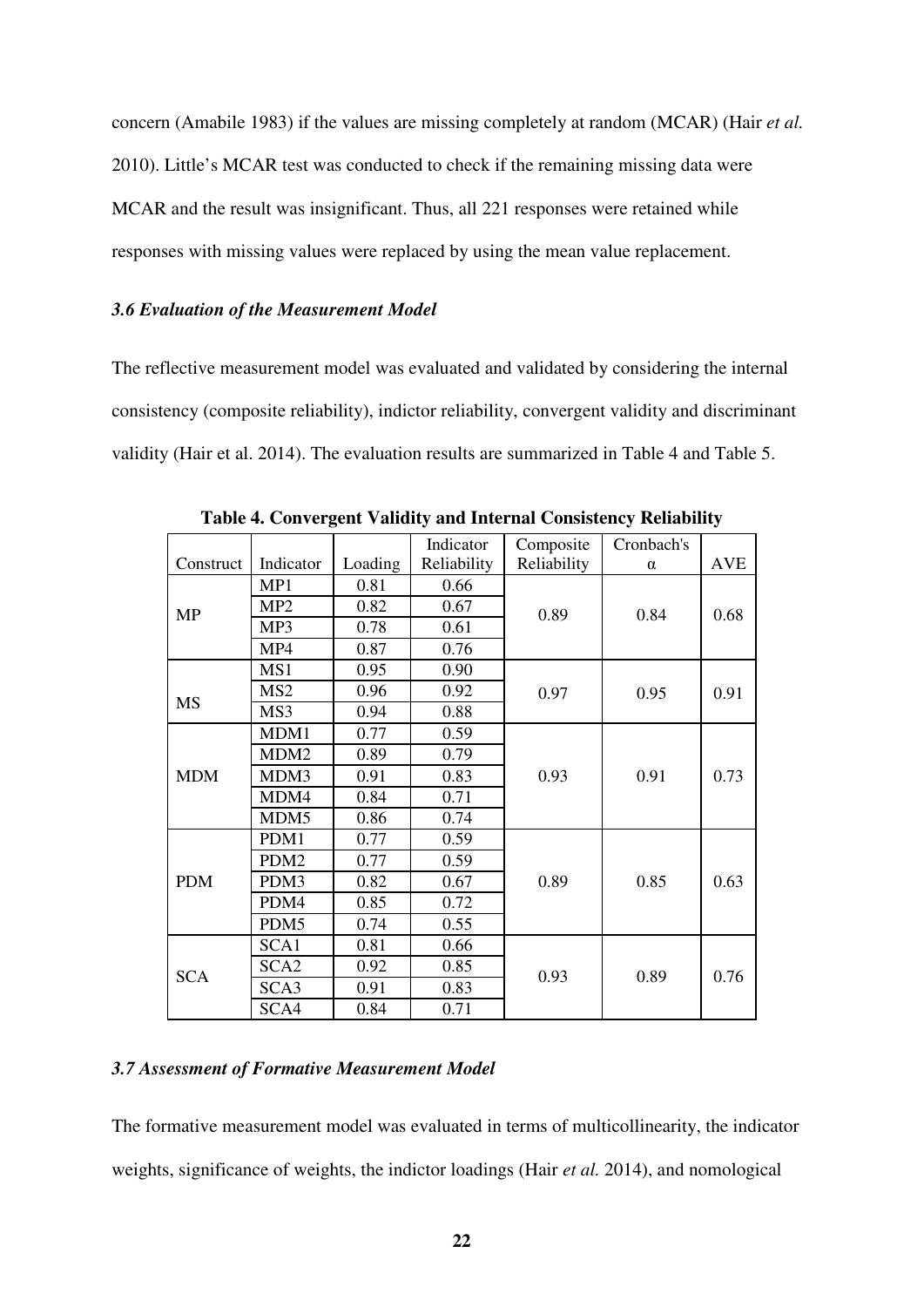validity (MacKenzie *et al.* 2011). To assess the level of multicollinearity, the values of variance inflation factor (VIF) of all formative constructs were evaluated. There were no major collinearity issues since all VIF values were below 3, less than 3.3, the threshold value suggested for VIF by Petter *et al.* (2007).

| Mean |      |           |           |           |           |            |            |            |            |
|------|------|-----------|-----------|-----------|-----------|------------|------------|------------|------------|
|      | S.D. | CP        | DA        | <b>MP</b> | <b>MS</b> | <b>MDM</b> | <b>PDM</b> | <b>SCA</b> | <b>UMA</b> |
| 4.32 | 1.14 |           |           |           |           |            |            |            |            |
| 3.77 | 1.54 | $0.37**$  | #         |           |           |            |            |            |            |
| 4.41 | 1.23 | $0.27***$ | $0.49***$ | 0.82      |           |            |            |            |            |
| 4.00 | 1.57 | $0.29***$ | $0.58**$  | $0.77***$ | 0.95      |            |            |            |            |
| 4.23 | 1.28 | 0.13      |           |           | $0.36***$ | 0.86       |            |            |            |
| 5.19 | 1.13 | 0.08      | $0.22**$  | $0.28***$ | $0.18***$ | $0.33***$  | 0.79       |            |            |
| 4.65 | 1.16 | $-0.01$   | $0.18***$ | $0.21***$ | $0.21***$ | $0.15*$    | $0.43***$  | 0.87       |            |
| 3.42 | 1.36 | $0.36***$ | $0.60**$  | $0.55***$ | $0.61**$  | $0.48***$  | $0.31***$  | $0.23***$  | #          |
|      |      |           |           | $0.45***$ | $0.35***$ |            |            |            |            |

**Table 5. Descriptive Statistics, Correlations, and Average Variance Extracted** 

# **-** formative; \*\*-significant correlations at the p < .01 level, \* at p < .05 level (two-tailed); the diagonal elements (in bold) represent the square root of AVE.

Based on bootstrapping (5,000 samples), all formative indictors' outer loadings, outer weights and the associated significance testing p-values were assessed, summarized in Table 6. All indicators' outer weights were significant, except four of them were not but their outer loadings were either above the suggested threshold of 0.5 or statistically significant (Hair *et al.* 2014).

To assess the nomological validity of formative constructs, MacKenzie *et al.* (2011) suggested to test whether the focal construct is significantly related to other constructs in its nomological network, and the relationship between the formative construct and other theoretically related constructs in the research model should be strong. By examining the structural paths (Figure 2), the results indicated positive and highly significant relationships among all three formative constructs and other reflective constructs in the model, thus indicating the nomological validity of the three formative constructs. Therefore, based on the above evaluations, the formative measurement model was valid.

To understand whether sustained competitive advantage was affected by other variables, this study controlled firm size, industry type, job title and tenure by the use of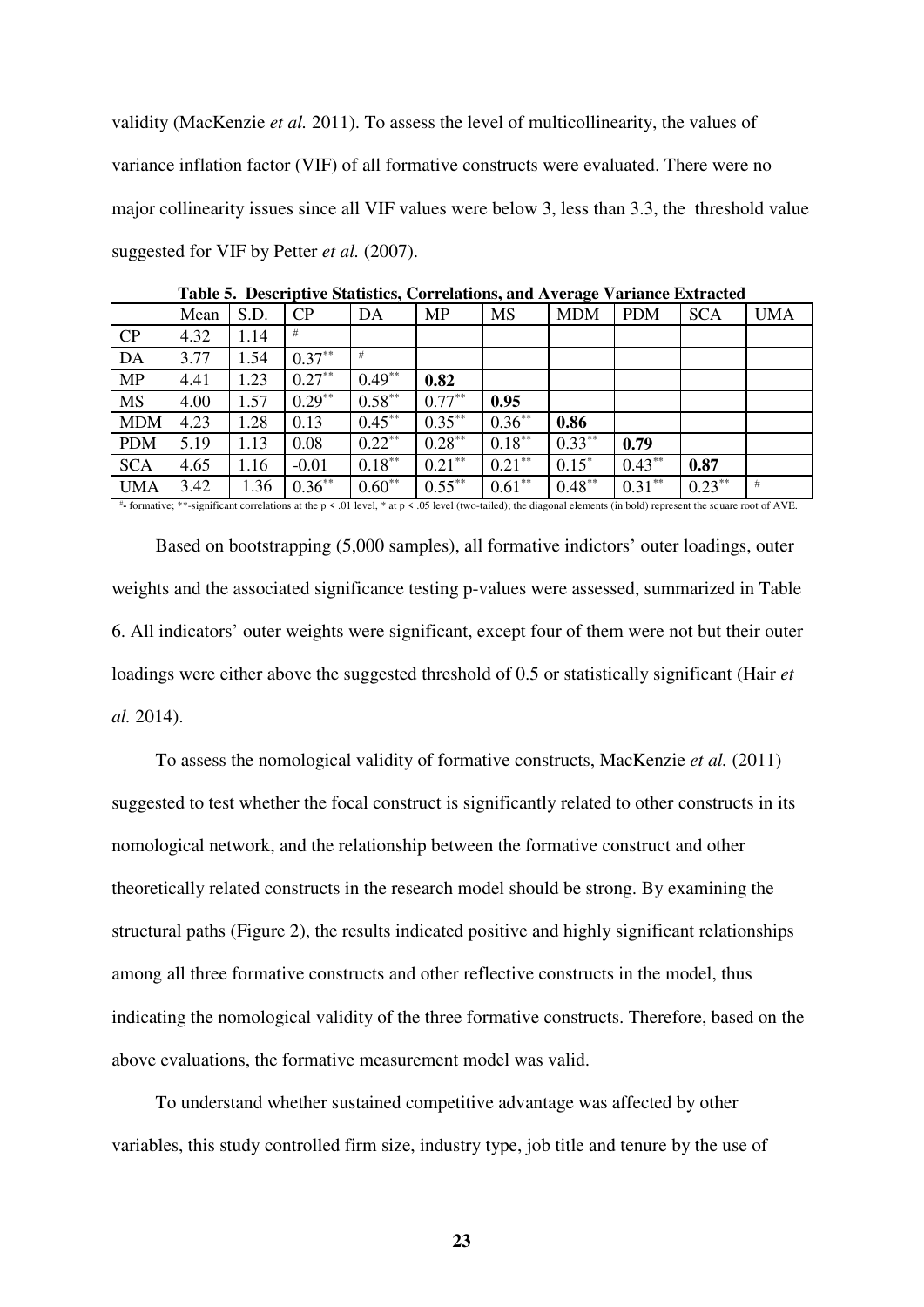dummies. However, none of the control variables had a statistically significant effect in this research context.

| Constructs | Indicators       | 0<br>Out weights       | $\overline{\phantom{a}}$<br>Out loading |
|------------|------------------|------------------------|-----------------------------------------|
|            | CP1              | $0.564*$               | $0.807***$                              |
| CP         | CP <sub>2</sub>  | 0.04 <sup>ns</sup>     | $0.645***$                              |
|            | CP <sub>3</sub>  | $0.622***$             | $0.836***$                              |
|            | DA1              | $0.152^{ns}$           | $0.478***$                              |
| DA         | DA <sub>2</sub>  | $0.229^{ns}$           | $0.793***$                              |
|            | DA3              | $0.772***$             | $0.966***$                              |
|            | UMA1             | $0.075^{\ast\ast}$     | $0.802***$                              |
|            | UMA <sub>2</sub> | $0.099***$             | $0.799***$                              |
|            | UMA3             | $0.061*$               | $0.75***$                               |
|            | UMA4             | $0.157***$             | $0.85***$                               |
|            | UMA5             | $0.102***$             | $0.768***$                              |
| <b>UMA</b> | UMA6             | $0.117^{\ast\ast\ast}$ | $0.841***$                              |
|            | UMA7             | $0.109***$             | $0.856***$                              |
|            | UMA8             | $0.002$ <sup>ns</sup>  | $0.701***$                              |
|            | UMA9             | $0.189***$             | $0.905***$                              |
|            | <b>UMA10</b>     | $0.056^{\ast\ast}$     | $0.799***$                              |
|            | UMA11            | $0.036*$               | $0.747***$                              |
|            | <b>UMA12</b>     | $0.054***$             | $0.758***$                              |
|            | UMA13            | $0.146***$             | $0.867***$                              |

**Table 6. Outer Weights & Significance Testing Results**

 $*_{p}$ <0.001,  $*_{p}$ <0.01,  $*_{p}$ <0.05, <sup>ns</sup>=not significant



**Figure 2. Hypothesis test results**

The predictive power of the model was assessed by the amount of variance attributed to the latent variables (i.e.,  $\mathbb{R}^2$ ). The  $\mathbb{R}^2$  values indicate that the full model explains 48.7% of the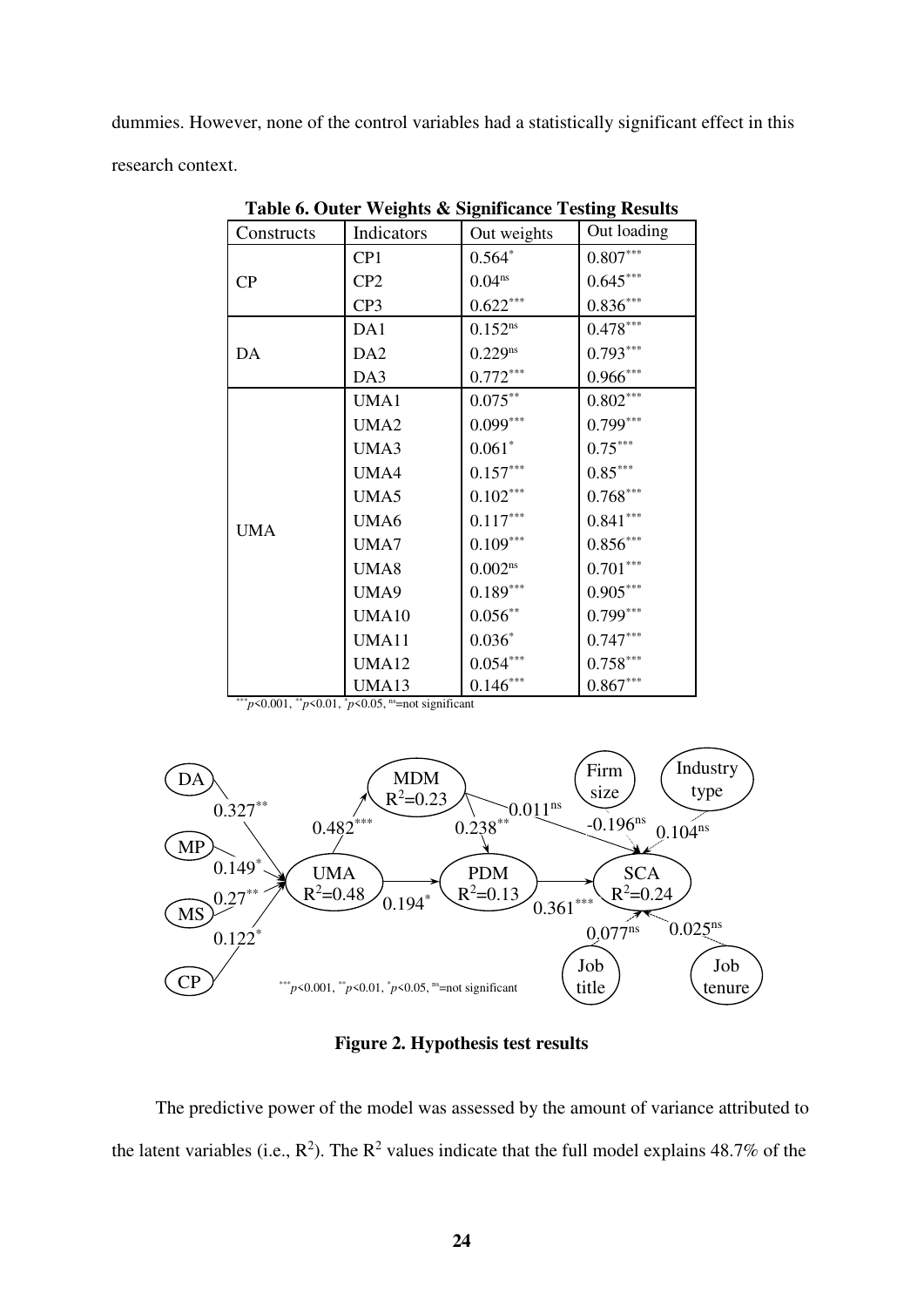variance in UMA, 23.3% in MDM, 13.9% in PDM, and 24.2% in SCA. When PLS is used, the effect size suggested for  $\mathbb{R}^2$  in IT-related research is small=0.1, medium=0.25, and large=0.36 (Wetzels *et al.* 2009). In line with this, the effect size of UMA was large; and the effect sizes of MDM and SCA were close to medium; and the effect size of PDM was small.

## *3.8 Hypotheses Testing and Mediation Analysis*

Table 7 shows the results of hypothesis testing. H1 and H2 propose that UMA (use of marketing analytics) is positively associated with MDM (marketing decision-making) and PDM (product development management); they are supported as UMA's effect on MDM and PDM are  $0.482$  (p<0.001) and  $0.194$  (p<0.05) respectively. H3 assumes that MDM is positively related to PDM, which is confirmed by MDM's effect of  $0.238$  ( $p \le 0.01$ ) on PDM.

| Table 7. Dunmary Results of Hypotheses Testing |                                       |                                     |                    |  |  |  |
|------------------------------------------------|---------------------------------------|-------------------------------------|--------------------|--|--|--|
|                                                | Hypothesis Hypothesized Path          | Direct or indirect effect           | Empirical evidence |  |  |  |
| H1                                             | $UMA \rightarrow MDM$                 | $0.482***$ (direct)                 | Yes                |  |  |  |
| H2                                             | $UMA \rightarrow PDM$                 | $0.194^*$ (direct)                  | Yes                |  |  |  |
| H <sub>3</sub>                                 | $MDM \rightarrow PDM$                 | $0.238^{**}$ (direct)               | Yes                |  |  |  |
| H4                                             | $MDM \rightarrow PDM \rightarrow SCA$ | $0.141***$ (indirect)               | Yes                |  |  |  |
| H5a                                            | $DA \rightarrow UMA \rightarrow MDM$  | $0.158***$ (indirect)               | Yes                |  |  |  |
| H <sub>5</sub> b                               | $DA \rightarrow UMA \rightarrow PDM$  | $\overline{0.101^{***}}$ (indirect) | Yes                |  |  |  |
| H <sub>6</sub> a                               | $MP$ -> $UMA$ -> $MDM$                | $0.072ns$ (indirect)                | N <sub>0</sub>     |  |  |  |
| H <sub>6</sub> b                               | $MP \rightarrow UMA \rightarrow PDM$  | $0.046ns$ (indirect)                | Yes                |  |  |  |
| H7a                                            | $MS \rightarrow UMA \rightarrow MDM$  | $0.130^{**}$ (indirect)             | Yes                |  |  |  |
| H <sub>7b</sub>                                | $MS \rightarrow UMA \rightarrow PDM$  | $0.083ns$ (indirect)                | N <sub>0</sub>     |  |  |  |
| H <sub>8</sub> a                               | $CP \rightarrow UMA \rightarrow MDM$  | $0.059ns$ (indirect)                | N <sub>0</sub>     |  |  |  |
| H <sub>8</sub> b                               | $CP \rightarrow UMA \rightarrow PDM$  | $0.038ns$ (indirect)                | N <sub>0</sub>     |  |  |  |

**Table** *7***. Summary Results of Hypotheses Testing**

H4 posits that MDM has a positive effect on SCA (sustained competitive advantage) through the mediating role of PDM. To verify H4, the mediating role of PDM on the relationship between MDM and SCA was analyzed based on bootstrapping (5,000 samples) (Preacher and Hayes 2004; Hayes 2009; Hair *et al.* 2014). The analysis indicated that while MDM's direct effect on SCA is not significant, its indirect effect on SCA is 0.141 (p<0.001), suggesting that PDM mediates the effect of MDM on SCA. Thus, H4 is supported.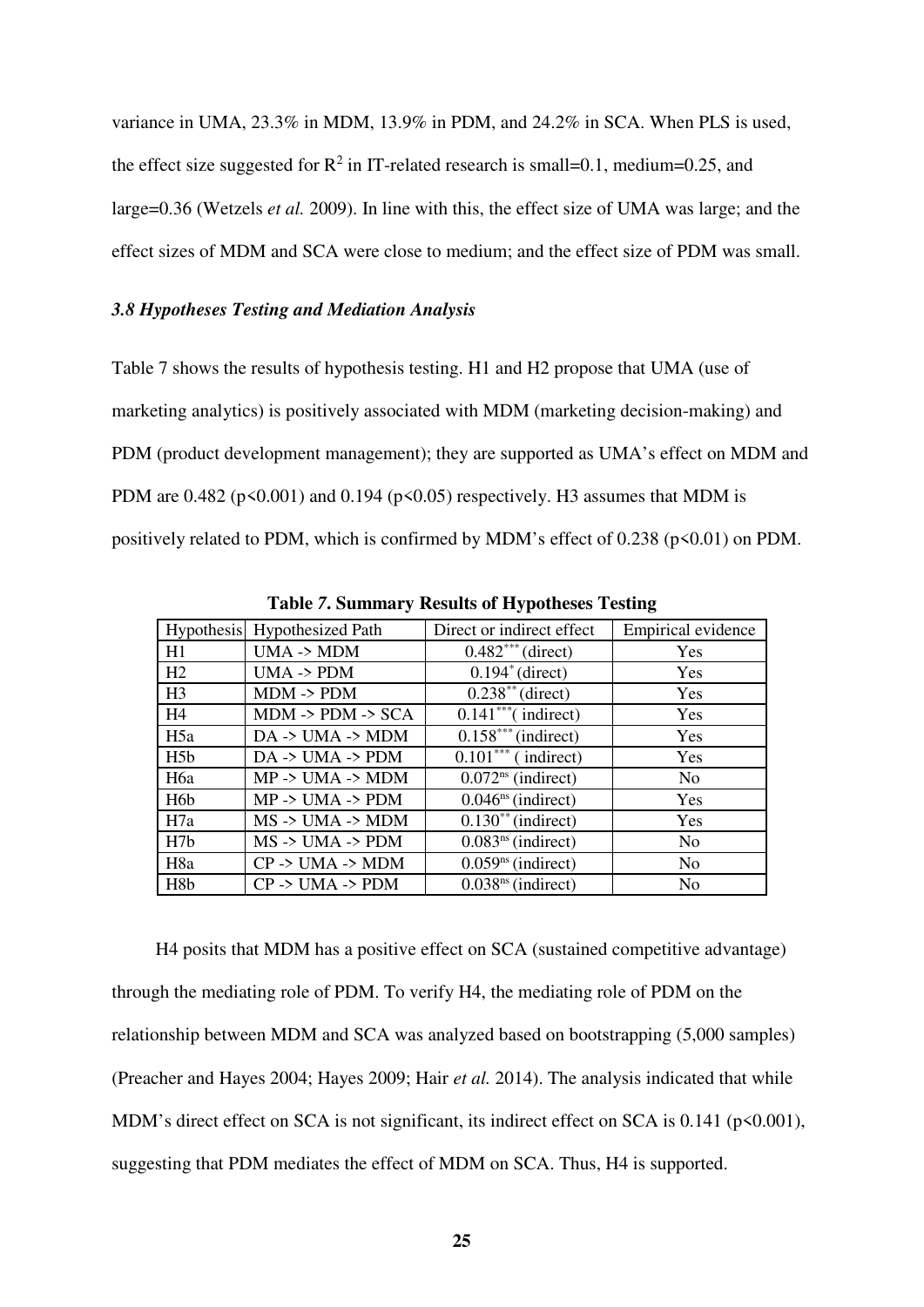While all antecedents each have a significant direct effect on UMA, their indirect effects via UMA on MDM and PDM vary. H5 posits that DA (data availability) has an indirect effect on (a) MDM and (b) PDM, which is supported as DA has an indirect effect (a) of 0.158 ( $p \le 0.001$ ) on MDM and (b) of 0.101 ( $p \le 0.001$ ) on PDM. H6 assumes that MP (managerial perception) has an indirect effect on (a) MDM and (b) PDM, which is rejected as MP has no statistically significant indirect effect on either MDM or PDM. H7 postulates that MS (managerial support) has an indirect effect on (a) MDM and (b) PDM. While MS's indirect effect on MDM is supported, its indirect effect on PDM is not. H8 assumes that CP (competitive pressure) has an indirect effect on (a) MDM and (b) PDM, which is rejected as CP has no statistically significant indirect effect on either MDM or PDM.

## **4. Discussion and Conclusions**

#### *4.1 Discussion*

Research suggests that the use of marketing analytics could have the potential to improve the firm competitiveness and/or performance; thus, understanding the mechanisms through which such potentials can be realized, as well as the conditions of using marketing analytics, is central both to firms and scholarly research. In this context, even though it has been suggested that the link between the use of business/marketing analytics to firm competitiveness is rather complex (e.g., Tan *et al.* 2016), there is limited theoretical and empirical understanding about this relationship. The gap is especially pronounced and little academic investigation is undertaken considering the ways in which the use of marketing analytics can be linked to firm competitiveness (Germann *et al.* 2013; Wedel and Kannan 2016; Trieu 2017). This study drew on the dynamic capability view and examined: (a) the effect of marketing analytics use on marketing decision-making (H1) and product development management (H2); (b) the effect of marketing decision-making on product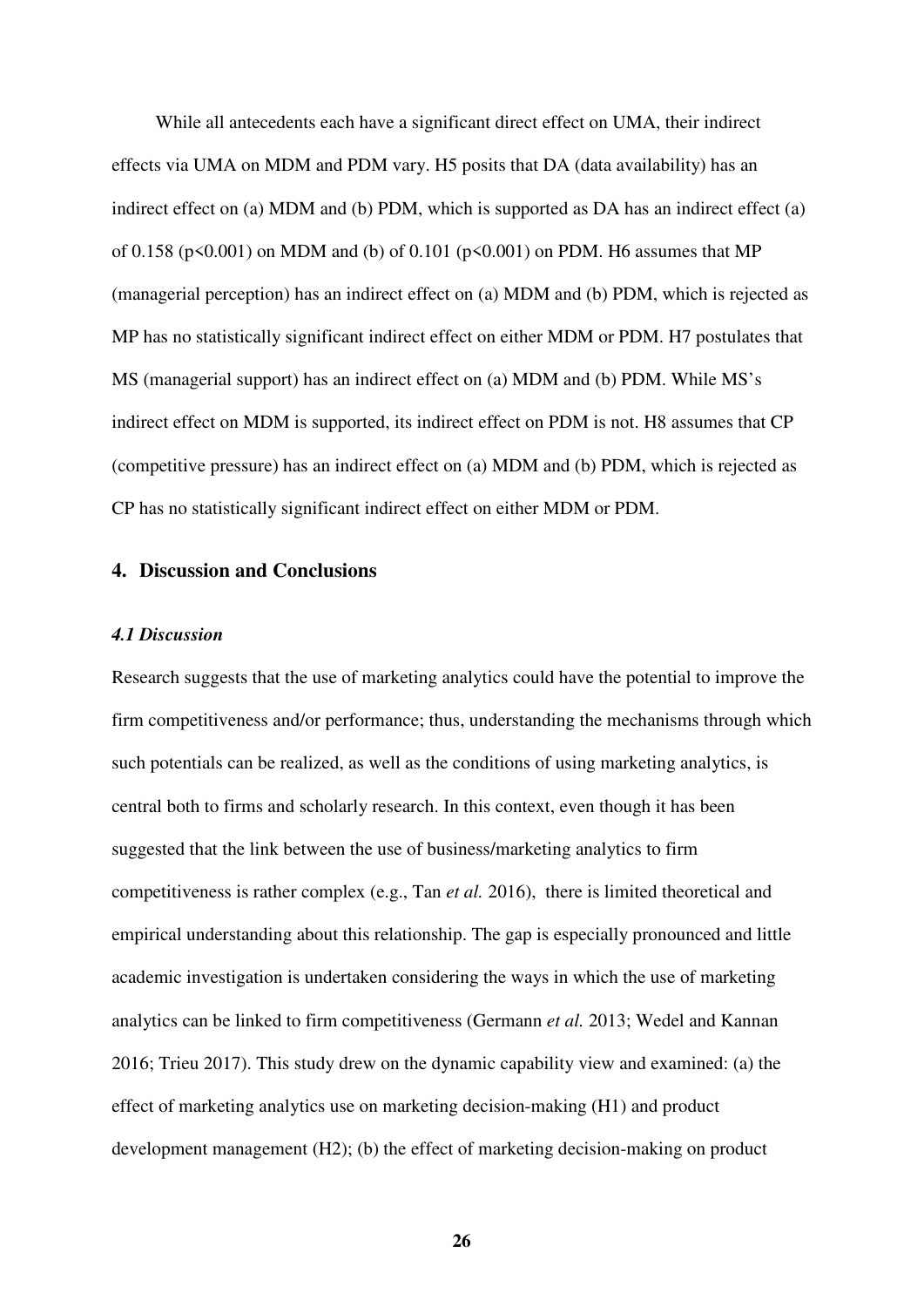development management (H3); and the indirect relationship between marketing decisionmaking and sustained competitive advantage mediated by product development management (H4); (c) whether and to what extent data availability (H5), managerial perception (H6), managerial support (H7), and competitive pressure (H8) each have indirect influence on marketing decision-making and product development management through the use of marketing analytics.

The study's outcomes suggest that the use of marketing analytics positively affects marketing decision-making (with a path coefficient of  $0.482$  at  $p \le 0.001$ ), and product development management directly (with a path coefficient of 0.194 at p<0.05) and indirectly (indirect effect of  $0.115$  at  $p<0.01$ ). This study also shows that marketing decision-making has no direct but an indirect positive effect  $(0.141, at p \le 0.001)$  on sustained competitive advantage through the mediating role of product development management. The findings, while they are consistent with the research on the direct relationship between marketing analytics use and firm competitiveness/performance (e.g., Germann *et al.* 2013; CMO-Survey 2016; Xu *et al.* 2016), explicate the ways in which the use of marketing analytics leads to sustained competitive advantage, which has so far been largely unexplored (Germann *et al.* 2013; Wedel and Kannan 2016; Trieu 2017). The study's findings provide both conceptual and empirical evidences in support of prior studies regarding the complex relationship between marketing analytics and firm performance (e.g., Tan *et al.* 2016), and the influence of business analytics on the decision-making process, which in turn affects organizational performance (Sharma *et al.* 2014; Seddon *et al.* 2017), as well as the first order impacts of IT investment measured at managerial and operational processes (Barua *et al.* 1995; Tallon *et al.* 2000; Radhakrishnan *et al.* 2008). Moreover, the findings support the literature on marketingrelated business capabilities which considers product development management at the heart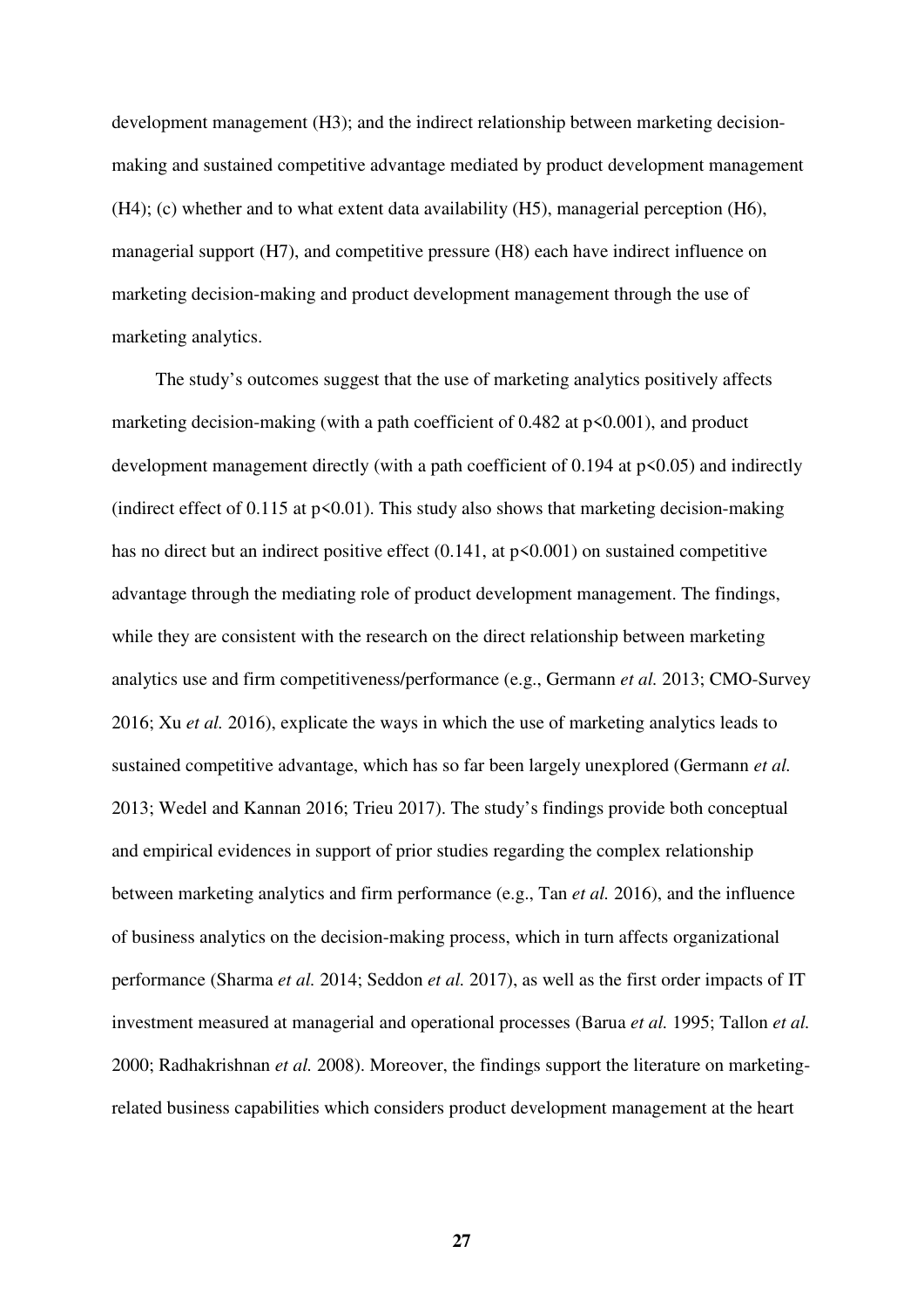of firm performance (e.g., Slater and Narver 2000; Srivastava *et al.* 2001; Ramaswami *et al.* 2009; Frösén and Tikkanen 2016; Jaakkola *et al.* 2016).

With respect to the impact of antecedents of marketing analytics use, the findings show all antecedents tested in this study have a direct effect on the use of marketing analytics, which provides additional empirical evidence in support of the findings from Germann *et al.* (2013) and Chen *et al.* (2015). More importantly, the findings indicate that two antecedents have varying indirect effects on marketing related processes via the use of marketing analytics. Specifically, data availability has an indirect effect on both marketing decisionmaking and product development management, while managerial support has an indirect effect on marketing decision-making but not on product development management. These findings appear to provide empirical evidence to support the view that data availability and managerial support as antecedents may have a deeper effect on how business analytics can be used to enhance firm competitiveness or performance (Trieu 2017). These findings could be interpreted in accordance with the view that data is the basis for informing decision-making (Wedel and Kannan 2016) and a new capital that offers a firm innovative ways to differentiate its products (Erevelles *et al.* 2016). These effects are believable, especially to managers who perceive that data is "the new oil, the new soil, the next big thing, and the force behind a new management revolution" (Ransbotham *et al.* 2016, p.1). However, contrary to expectation, both managerial perception and competitive pressure have no statistically significant indirect effect on marketing decision-making and product development management. On the whole, this study's findings about both the direct and indirect effects of antecedents appear to extend existing analytics research on the conditions required for the use of marketing analytics.

## *4.2 Theoretical contributions*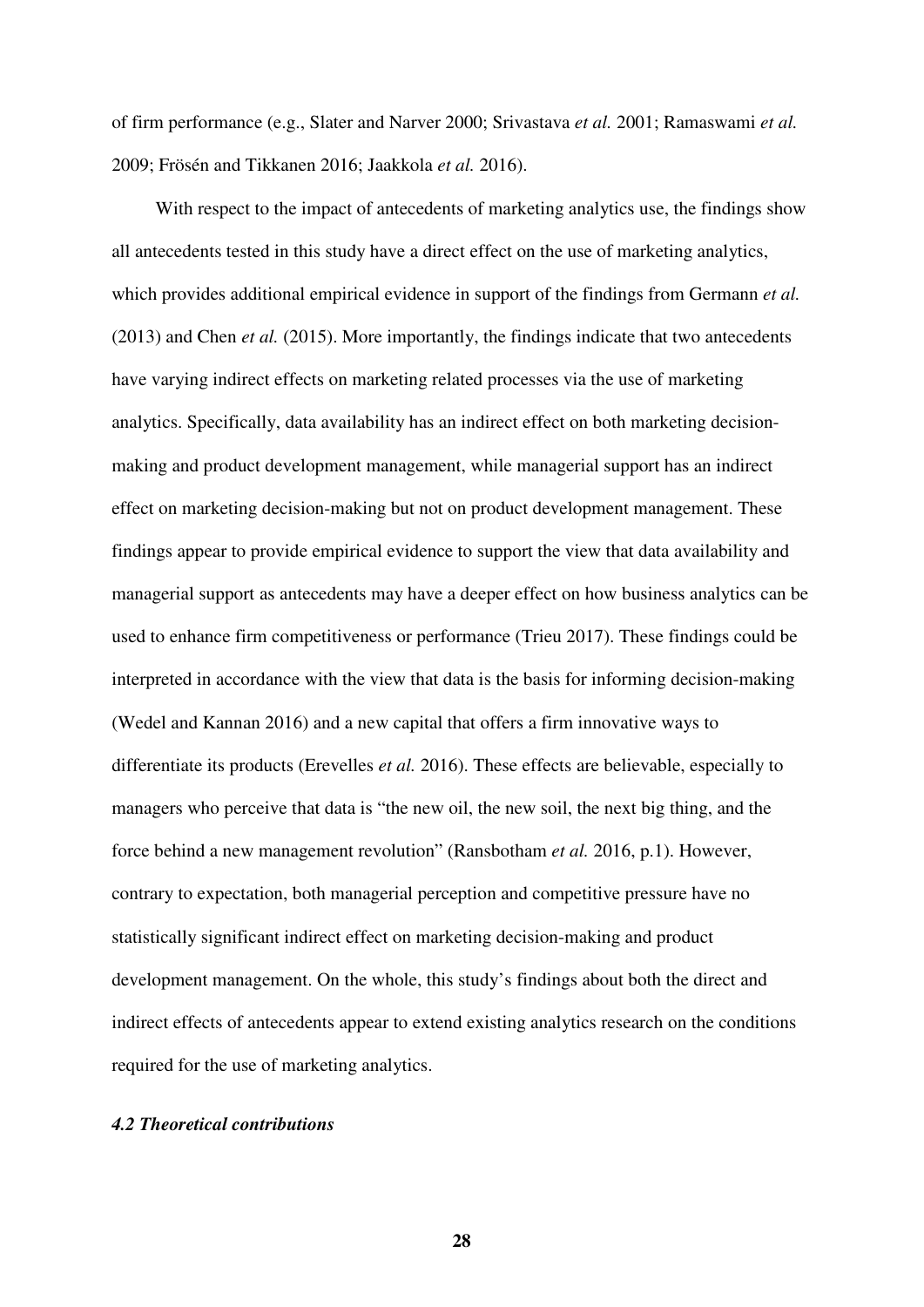This study offers several contributions that improve the theoretical understanding of the conditions surrounding marketing analytics use in the context of dynamic marketing capabilities.

Firstly, this study integrates the dynamic capability view with marketing analytics research to advance our understanding of the mechanism through which firm competitiveness stems from dynamic marketing capabilities. While prior research suggests that dynamic marketing capabilities become central to attaining sustained competitive advantage (Vorhies and Morgan 2005; Barrales‐Molina *et al.* 2014), fundamentally, very little is known about how this can be achieved (Vorhies *et al.* 2011; Wilden and Gudergan 2015). This study is one of only a small number of studies that finds empirical evidence to show that sensing, seizing and reconfiguring capabilities, as manifested by the use of marketing analytics, marketing decision-making, and product development management, have a significant positive effect on sustained competitive advantage. By extending the dynamic capability view to the marketing analytics phenomenon and developing an understanding of the mechanism through which sustained competitive advantage can be gained from dynamic marketing capabilities, this study makes a significant contribution to the under-examined research on dynamic marketing capabilities (Vorhies *et al.* 2011; Wilden and Gudergan 2015) in particular and on dynamic capability (Newbert 2007; Vorhies *et al.* 2011; Wilden and Gudergan 2015) in general. Additionally, while prior research suggests that little is known about how firms improve their marketing capabilities based on market knowledge (Vorhies *et al.* 2011), this study contributes to the marketing literature by showing that a firm can improve its sensing, seizing and reconfiguring capabilities by using marketing analytics, making comprehensive marketing decisions, and managing product development.

Secondly, this study contributes to the growing literature on business/marketing analytics in two ways. Although scholars (e.g., Sharma et al. 2014; Jaakkola et al. 2016;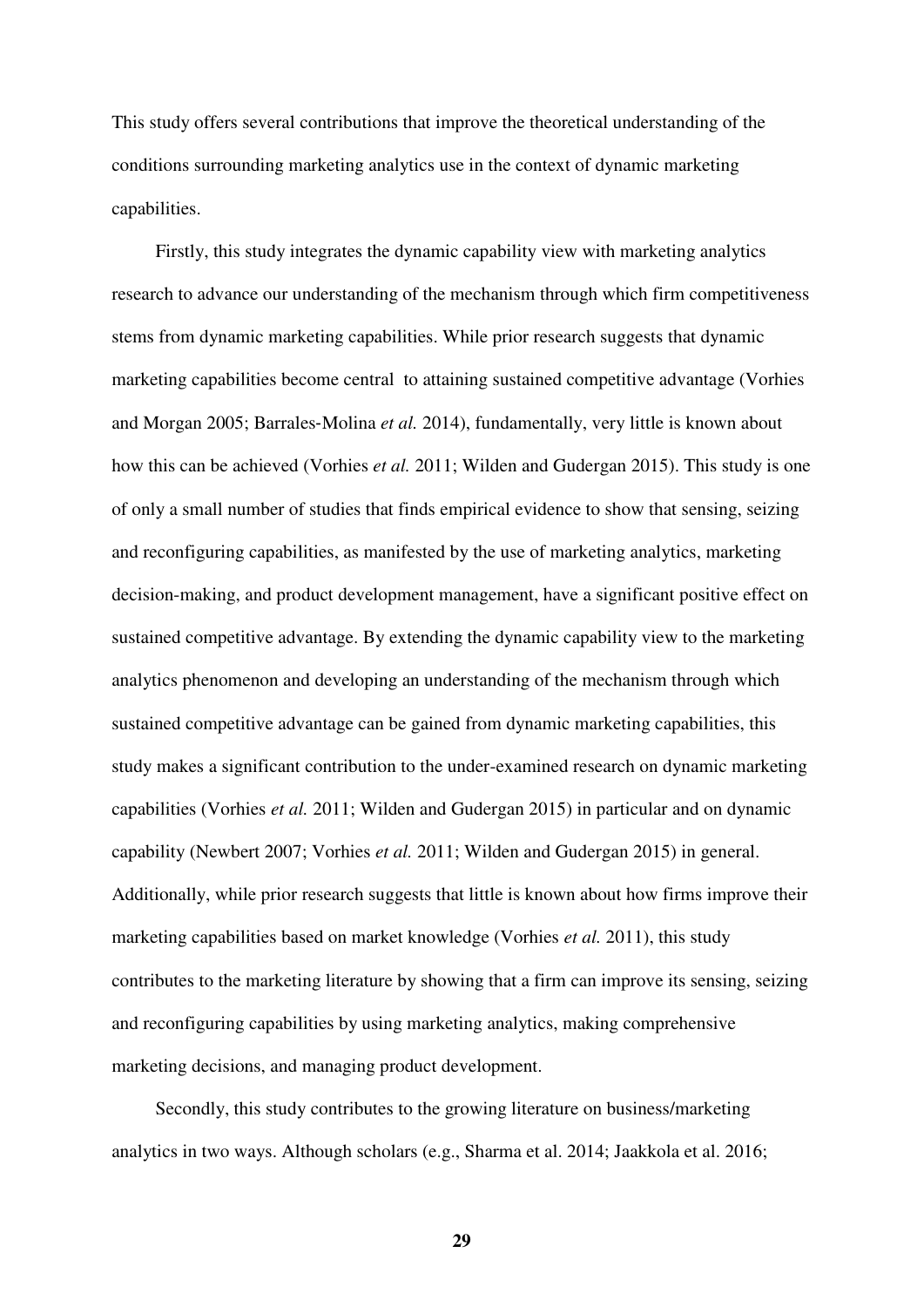Seddon et al. 2017) have speculated that the relationship between analytics use and its impact on firm competitive/performance is a complex process, this study may be among the first to have conceptualized and empirically tested a research model that relates the use of marketing analytics to marketing decision-making, product development management, and sustained competitive advantage. Additionally, this study advances our understanding of the impact of the conditions needed for the use of business analytics, which is insufficiently studied (Chen *et al.* 2015; Trieu 2017). Whereas prior studies have focused on understanding the direct effects of antecedents on the use of business/marketing analytics (e.g., Germann et al. 2013; Chen et al. 2015; Gupta and George 2016), little research exists to investigate the indirect effects. The findings, in addition to confirming the direct effect of antecedents on the use of marketing analytics, extend prior analytics study outcomes by showing the indirect impact of data availability on both marketing decision-making and new product development, as well as that of managerial support on marketing decision-making.

Thirdly, this study contributes to the marketing literature by advancing our understanding of the complex relationships among marketing decision-making, product development management, and sustained competitive advantage. Although marketing scholars have suggested that sustained competitive advantage can be gained from either marketing decision-making or product development management (e.g., Atuahene-Gima and Haiyang 2004; Kim *et al.* 2013), such interrelationship has not been specifically modeled or tested in the literature. The present study may be among the first to have hypothesized and empirically confirmed that product development management uniquely mediates the relationship between marketing decision-making and sustained competitive advantage. This casts fresh light on refining our understanding of extant marketing research.

#### *4.3 Managerial implications*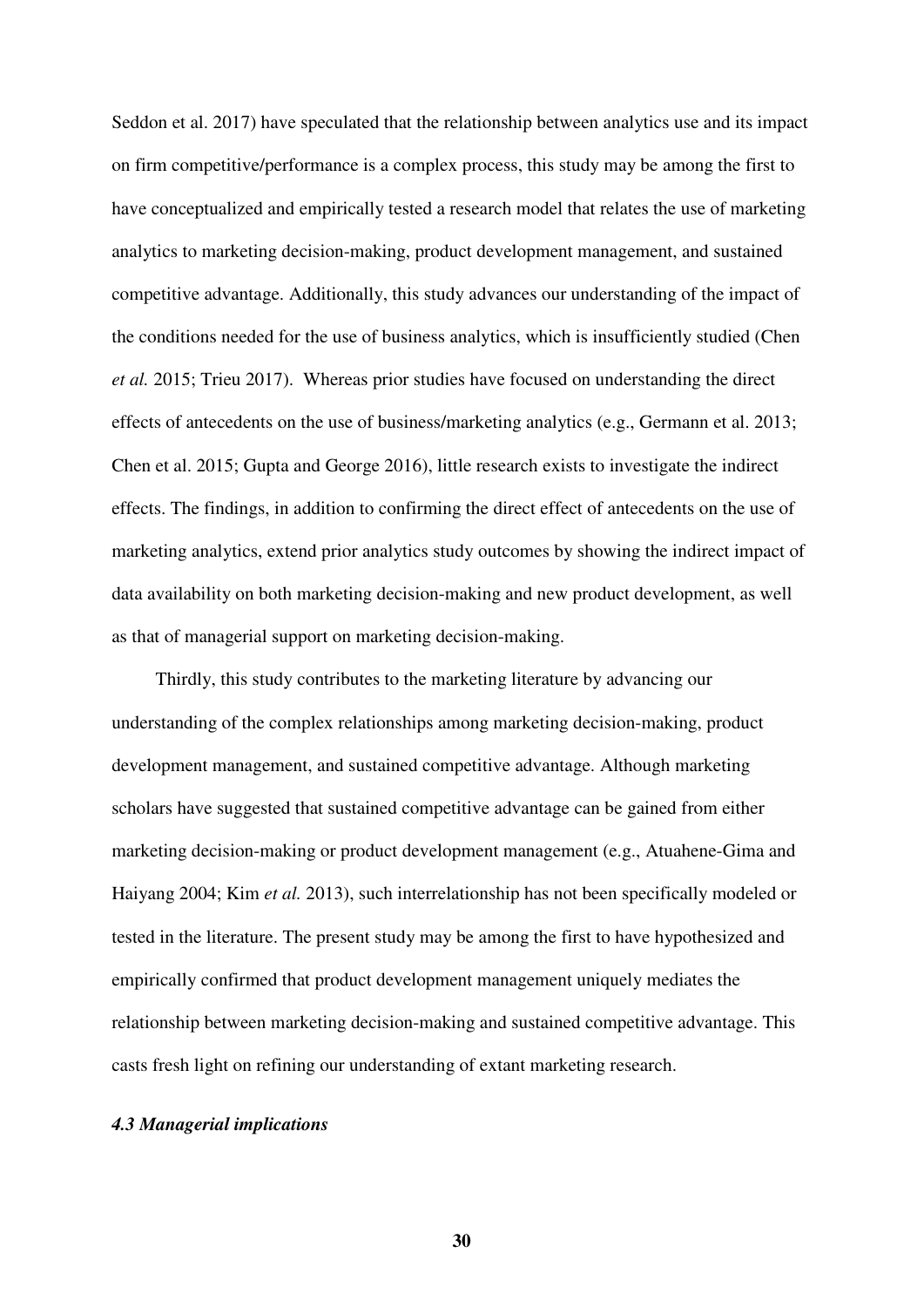Furthermore, the research model developed in this study has significant managerial implications. Firstly, firms wishing to improve their marketing decision-making and attain sustained competitive advantage can orient their strategies toward proactively responding to competitive pressures while simultaneously developing favorable internal conditions for the effective use of marketing analytics. Secondly, the research model allows a firm to appreciate the significance of the use of marketing analytics to improve its marketing processes and dynamic capabilities thereby to gain sustained competitive advantage. Thirdly, the research model allows a firm to be aware that using marketing analytics to improve its competitiveness is a complex process that involves developing and maintaining a set of favorable conditions. Fourthly, the significant and positive effects of using marketing analytics on strategic decision-making, improved product development management and sustained competitive advantage provide incentives for firms to invest in marketing analytics. Finally, the salience of marketing analytics use in firms suggests that it is important for a firm's top management team to support developing and maintaining organizational analytics capability and guard against the vices that threaten such applications.

## *4.4 Limitations and future research*

Any conclusions drawn from this study should be considered in light of several limitations, some of which provide avenues for future research. Firstly, the present study focuses on developing an understanding of the ways in which marketing analytics can be used to attain sustained competitive advantage. Hence, it does not (and was not intended to) capture all the key factors, such as environmental dynamism, that may affect the relationship between marketing analytics use and sustained competitive advantage. Thus, caution should be taken when interpreting the research results. Additional work could include additional control variables to further test the validity and usefulness of this research model.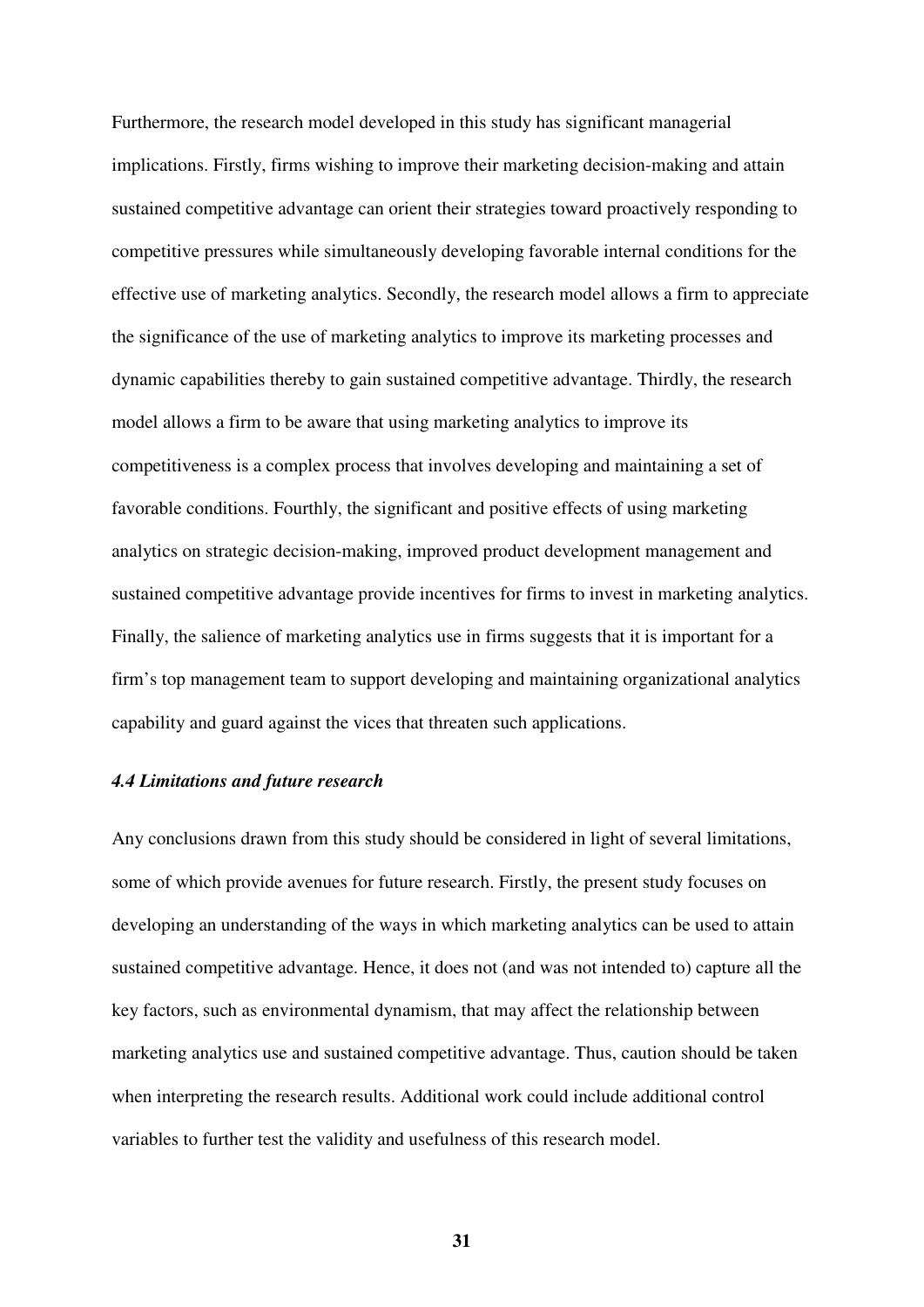Secondly, although non-probability sample is commonly used in the marketing field (e.g., Barwise 1993; Diamantopoulos 2005), it does limit the generalizability of the study's findings. While non-probability sampling methods are frequently used as an acceptable alternative to probability sampling, there seems to be no generally accepted model for evaluating the quality of non-probability sampling. Hence one interesting future research topic is to develop a coherent framework and accompanying set of measures for evaluating the quality of non-probability samples.

Thirdly, while the analysis uses perceptual measures to demonstrate that firms can attain sustained competitive advantage from a complex chain relating the antecedents, use and outcomes of marketing analytics, past studies have shown that this approach is consistent with objective measures (e.g., Newbert 2008; Germann *et al.* 2013; Prajogo and Oke 2016). Obtaining objective data to complement perceptual measures would thus be useful.

Fourthly, the current research results are based on and limited to UK firms. It would be worthwhile to extend this work to firms in other countries. Finally, this research is quantitative and based on survey data to examine relationships between study concepts. Future research could be based on qualitative data to develop richer and deeper understanding of how and why marketing analytics can be used to improve marketing decision-making, marketing related business processes, and sustained competitive advantage.

## *4.5 Conclusion*

Drawing on the dynamic capability view, this study has articulated and tested a research model for understanding the mechanisms through which the use of marketing analytics is linked to sustained competitive advantage. Most importantly, the current study reinforces the premise that the use of marketing analytics can lead to improved marketing decision-making and firm competitiveness. Notwithstanding the complexity of unraveling the interplay among the use of marketing analytics, marketing decision making, product development, and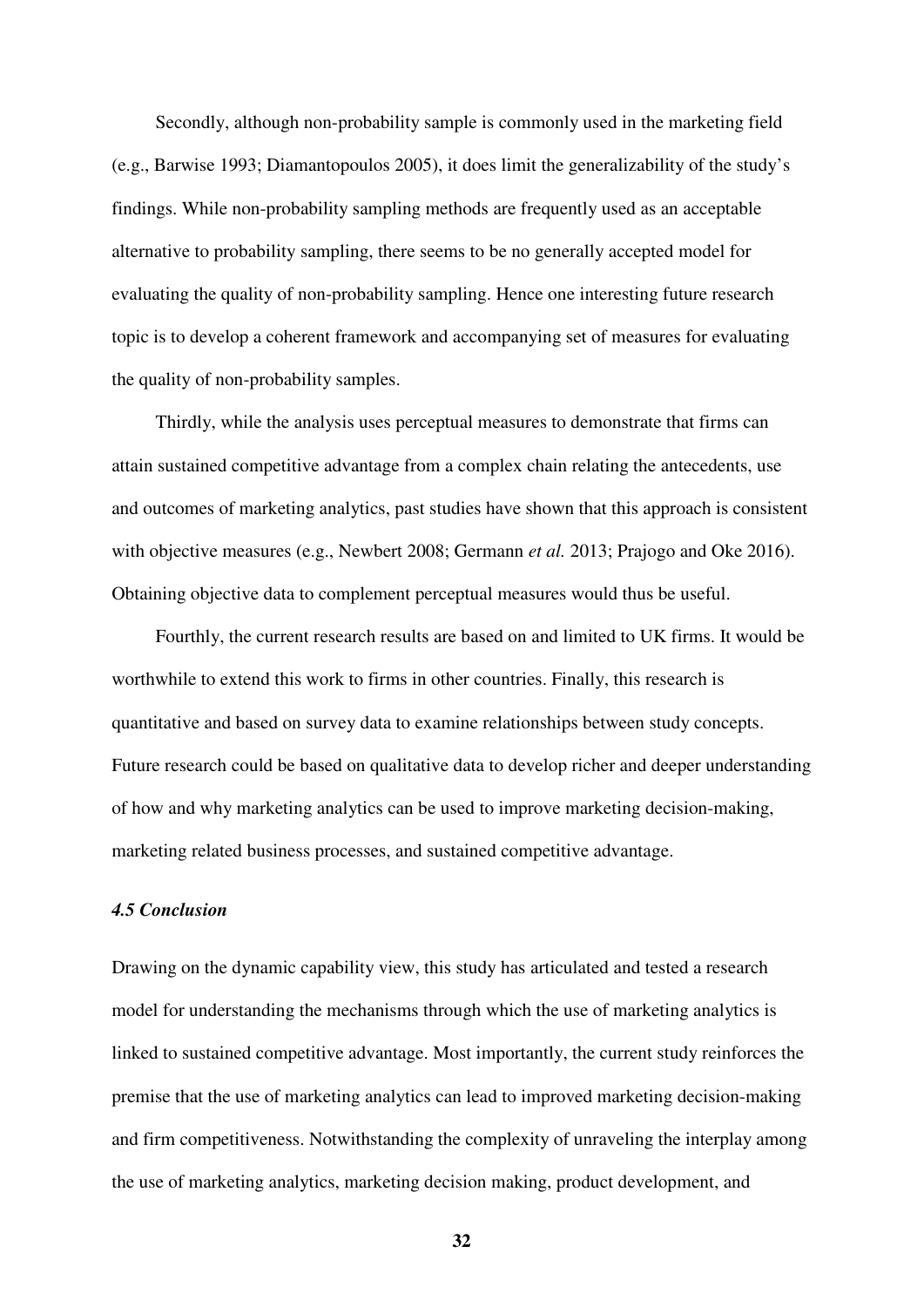sustained competitive advantage, this study provides a research model that can help firms

understand and effectively use marketing analytics.

## **5. References**

- Amabile, T. M. (1983). The social psychology of creativity: A componential conceptualization. *Journal of personality and social psychology, 45*(2), 357-376.
- Ambrosini, V., & Bowman, C. (2009). What are dynamic capabilities and are they a useful construct in strategic management? *International Journal of Management Reviews, 11*(1), 29-49.
- Ariker, M., Diaz, A., Moorman, C., & Westover, M. (2015). Quantifying the Impact of Marketing Analytics. *Harvard Business Review Digital Articles*, 2-5.
- Armstrong, J. S., & Overton, T. S. (1977). Estimating Nonresponse Bias in Mail Surveys. *Journal of Marketing Research (JMR), 14*(3), 396-402.
- Atuahene-Gima, K., & Haiyang, L. (2004). Strategic decision comprehensiveness and new product development outcomes in new technology ventures. *Academy of Management Journal, 47*(4), 583-597.
- Atuahene-Gima, K., & Murray, J. Y. (2004). Antecedents and Outcomes of Marketing Strategy Comprehensiveness. *Journal of Marketing, 68*(4), 33-46.
- Bagozzi, R. P., Youjae, Y., & Phillips, L. W. (1991). Assessing Construct Validity in Organizational Research. *Administrative science quarterly, 36*(3), 421-458.
- Barrales‐Molina, V., Martínez‐López, F. J., & Gázquez‐Abad, J. C. (2014). Dynamic marketing capabilities: Toward an integrative framework. *International Journal of Management Reviews, 16*(4), 397-416.
- Barua, A., Kriebel, C., & Mukhopadhyay, T. (1995). Information Technologies and Business Value: An Analytic and Empirical Investigation. *Information Systems Research, 6*(1), 3- 23,.
- Barwise, P. (1993). Introduction to the special issue on brand equity. *International Journal of Research in Marketing, 10*(1), 3-8.
- Bruni, D. S., & Verona, G. (2009). Dynamic marketing capabilities in Science-based firms: An exploratory investigation of the pharmaceutical industry. *British Journal of Management, 20*(s1), S101-S117.
- Callegaro, M., & DiSogra, C. (2008). Computing response metrics for online panels. *Public Opinion Quarterly, 72*(5), 1008-1032.
- Cao, G., Duan, Y., & Li, G. (2015). Linking Business Analytics to Decision Making Effectiveness: A Path Model Analysis. *IEEE Transactions on Engineering Management, 62*(3), 384-395.
- Cavusgil, S. T., & Zou, S. (1994). Marketing strategy-performance relationship: an investigation of the empirical link in export market ventures. *The Journal of Marketing*, 1- 21.
- Challagalla, G., Murtha, B. R., & Jaworski, B. (2014). Marketing Doctrine: A Principles-Based Approach to Guiding Marketing Decision Making in Firms. *Journal of Marketing, 78*(4), 4-20.
- Chen, D., Preston, D. S., & Swink, M. (2015). How the Use of Big Data Analytics Affects Value Creation in Supply Chain Management. *Journal of management information systems, 32*(4), 4-39.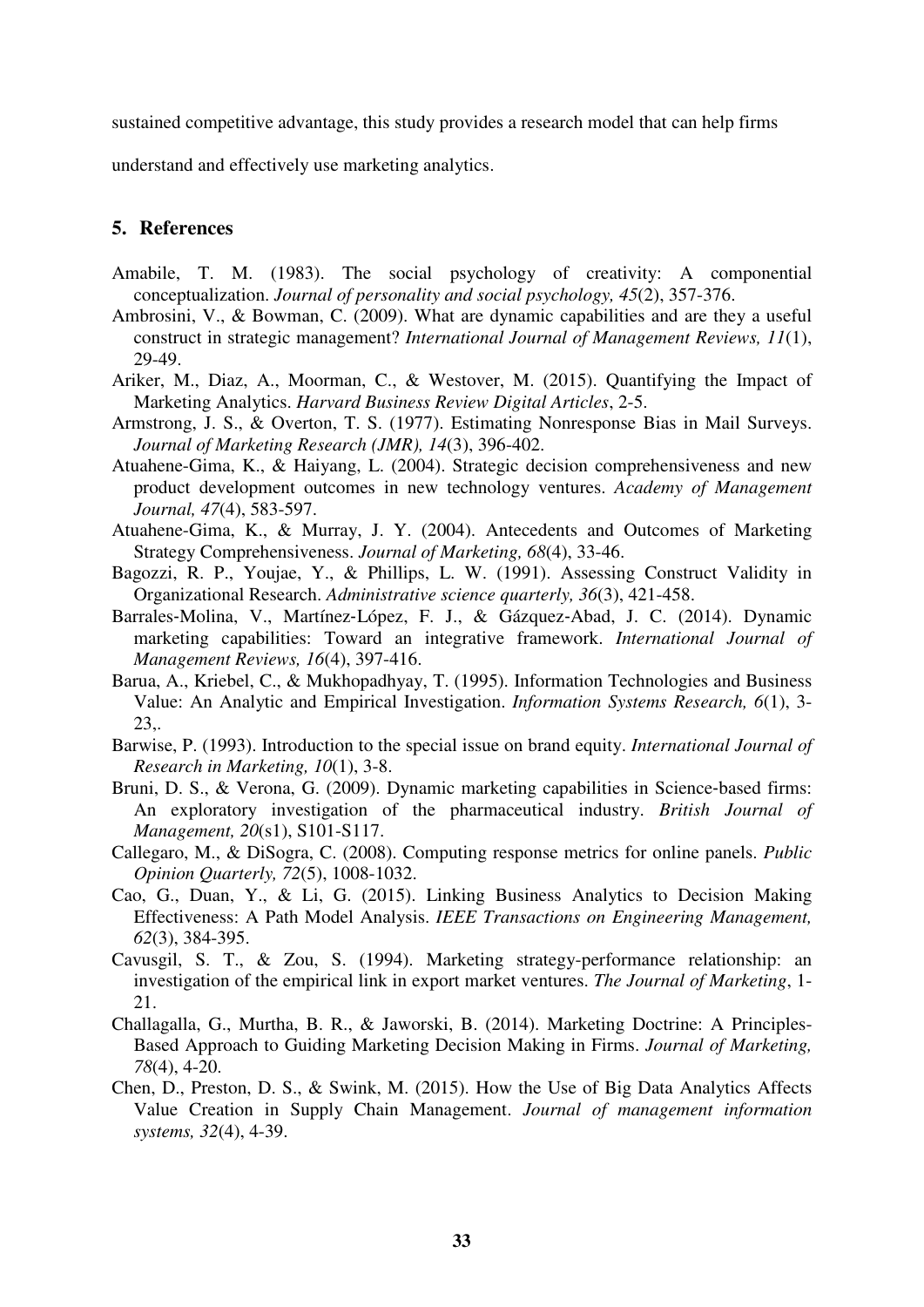- Chng, D., Shih, E., Rodgers, M., & Song, X.-B. (2015). Managers' marketing strategy decision making during performance decline and the moderating influence of incentive pay. *Journal of the Academy of Marketing Science, 43*(5), 629-647.
- CMO-Survey. (2015). Highlights and Insights Report. Retrieved April 28, 2017, from https://cmosurvey.org/wp-content/uploads/sites/11/2015/09/The\_CMO\_Survey-Highlights and Insights-Aug-2015.pdf
- CMO-Survey. (2016). Highlights and Insights Report. Retrieved April 28, 2017, from https://cmosurvey.org/wp-content/uploads/sites/11/2016/08/The\_CMO\_Survey-Highlights\_and\_Insights-Aug-2016.pdf
- Côrte-Real, N., Oliveira, T., & Ruivo, P. (2017). Assessing business value of Big Data Analytics in European firms. *Journal of Business Research, 70*, 379-390.
- Couper, M. P. (2000). Review: Web surveys: A review of issues and approaches. *The Public Opinion Quarterly, 64*(4), 464-494.
- Davenport, T. H. (2013a). Analytics 3.0. *Harvard Business Review, 91*(12), 64-72.
- Davenport, T. H. (2013b). Keep Up with Your Quants. *Harvard Business Review, 91*(7), 120- 123.
- Deshpande, R., & Webster Jr, F. E. (1989). Organizational culture and marketing: defining the research agenda. *The Journal of Marketing, 53*(1), 3-15.
- Diamantopoulos, A. (2005). International abstracts of research in marketing. *International Journal of Research in Marketing, 22*(2), 221-233.
- Diamantopoulos, A., & Winklhofer, H. M. (2001). Index construction with formative indicators: An alternative to scale development. *Journal of marketing research, 38*(2), 269-277.
- Dillman, D. A. (1978). *Mail and telephone surveys: The total design method* (Vol. 19): Wiley New York.
- Dillman, D. A. (1991). The design and administration of mail surveys. *Annual review of sociology, 17*(1), 225-249.
- Eisenhardt, K. M., & Martin, J. A. (2000). Dynamic capabilities: what are they? *Strategic Management Journal, 21*(10-11), 1105-1121.
- Erevelles, S., Fukawa, N., & Swayne, L. (2016). Big Data consumer analytics and the transformation of marketing. *Journal of Business Research, 69*(2), 897-904.
- Eysenbach, G. (2004). Improving the quality of Web surveys: the Checklist for Reporting Results of Internet E-Surveys (CHERRIES). *Journal of Medical Internet Research, 6*(3), e34.
- Frösén, J., & Tikkanen, H. (2016). Development and impact of strategic marketing a longitudinal study in a Nordic country from 2008 to 2014. *European Journal of Marketing, 50*(12), 2269-2294.
- Gefen, D., Rigdon, E. E., & Straub, D. (2011). An Update and Extension to SEM Guidelines for Administrative and Social Science Research. *MIS Quarterly, 35*(2), iii-A7.
- Germann, F., Lilien, G. L., & Rangaswamy, A. (2013). Performance implications of deploying marketing analytics. *International Journal of Research in Marketing, 30*(2), 114-128.
- Gupta, M., & George, J. F. (2016). Toward the development of a big data analytics capability. *Information & Management, 53*(6), 1049-1064.
- Hair, J. F., Black, W. C., Babin, B. J., & Anderson, R. E. (2010). *Multivariate Data Analysis* (7th ed.): Prentice Hall Higher Education.
- Hair, J. F., Hult, G., Ringle, C., & Sarstedt, M. (2014). *A Primer on Partial Least Squares Structural Equation Modeling (PLS-SEM)*: Sage.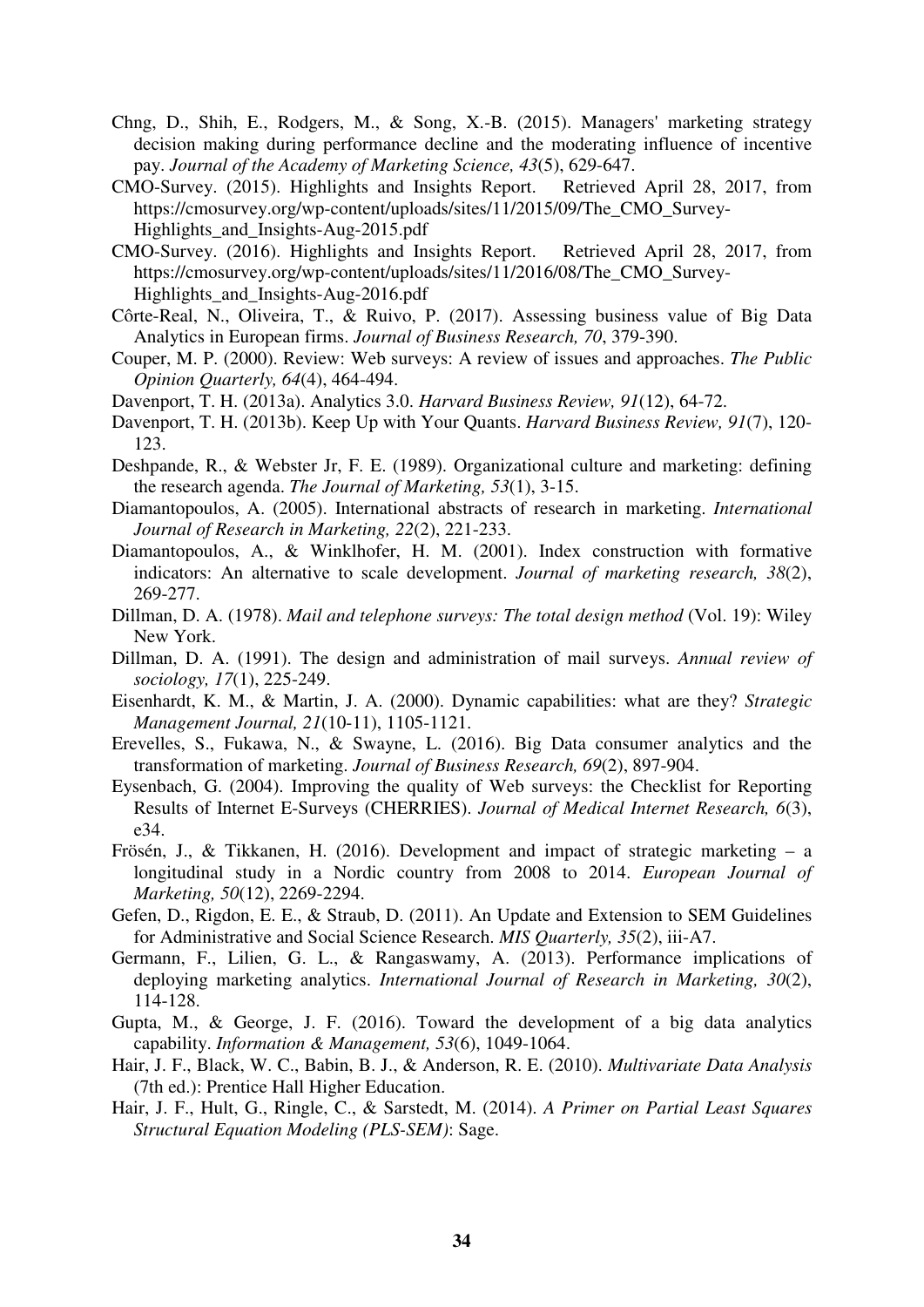- Hair, J. F., Ringle, C. M., & Sarstedt, M. (2013). Partial Least Squares Structural Equation Modeling: Rigorous Applications, Better Results and Higher Acceptance. *Long Range Planning, 46*, 1-12.
- Hanssens, D. M., & Pauwels, K. H. (2016). Demonstrating the Value of Marketing. *Journal of Marketing, 80*(6), 173-190.
- Hayes, A. F. (2009). Beyond Baron and Kenny: Statistical mediation analysis in the new millennium. *Communication monographs, 76*(4), 408-420.
- Helfat, C. E., & Peteraf, M. A. (2009). Understanding dynamic capabilities: progress along a developmental path. *Strategic Organization, 7*, 91-102.
- Helfat, C. E., & Winter, S. G. (2011). Untangling dynamic and operational capabilities: Strategy for the (N) ever-changing world. *Strategic Management Journal*, 32(11), 1243-1250.
- Holsapple, C., Lee-Post, A., & Pakath, R. (2014). A unified foundation for business analytics. *Decision Support Systems, 64*, 130-141.
- Hsu, L. C., & Wang, C. H. (2012). Clarifying the effect of intellectual capital on performance: the mediating role of dynamic capability. *British Journal of Management, 23*(2), 179-205.
- Hultink, E. J., Griffin, A., Hart, S., & Robben, H. S. (1997). Industrial new product launch strategies and product development performance. *Journal of Product Innovation Management, 14*(4), 243-257.
- Im, S., & Workman Jr, J. P. (2004). Market Orientation, Creativity, and New Product Performance in High-Technology Firms. *Journal of Marketing, 68*(2), 114-132.
- Jaakkola, M., Frösén, J., Tikkanen, H., Aspara, J., Vassinen, A., & Parvinen, P. (2016). Is more capability always beneficial for firm performance? Market orientation, core business process capabilities and business environment. *Journal of Marketing Management, 32*(13- 14), 1359-1385.
- Jocumsen, G. (2004). How do small business managers make strategic marketing decisions? *European Journal of Marketing, 38*(5/6), 659-674.
- Kearns, G. S., & Sabherwal, R. (2007). Antecedents and Consequences of Information Systems Planning Integration. *IEEE Transactions on Engineering Management, 54*(4), 628-643.
- Keh, H. T., Nguyen, T. T. M., & Ng, H. P. (2007). The effects of entrepreneurial orientation and marketing information on the performance of SMEs. *Journal of business venturing, 22*(4), 592-611.
- Kim, N., Im, S., & Slater, S. F. (2013). Impact of Knowledge Type and Strategic Orientation on New Product Creativity and Advantage in High-Technology Firms Impact of Knowledge Type and Strategic Orientation on New Product Creativity and Advantage in High-Technology Firms. *Journal of Product Innovation Management, 30*(1), 136-153.
- Kim, N., Shin, S., & Min, S. (2016). Strategic marketing capability: Mobilizing technological resources for new product advantage. *Journal of Business Research, 69*(12), 5644-5652.
- Kiron, D., Ferguson, R., & Prentice, P. (2012a). From Value to Vision: Reimagining the Possible with Data Analytics. *MIT Sloan Management Review, 54*(1), 47-52.
- Kiron, D., Prentice, P. K., & Ferguson, R. B. (2012b). Innovating With Analytics. *MIT Sloan Management Review, 54*(1), 47-52.
- Kiron, D., Prentice, P. K., & Ferguson, R. B. (2014). Raising the Bar With Analytics. *MIT Sloan Management Review, 55*(2), 29-33.
- Krosnick, J. A. (1999). Survey research. *Annual Review of Psychology, 50*(1), 537-567.
- Lavalle, S., Lesser, E., Shockley, R., Hopkins, M. S., & Kruschwitz, N. (2011). Special Report: Analytics and the New Path to Value. *MIT Sloan Management Review, 52*(2), 22- 32.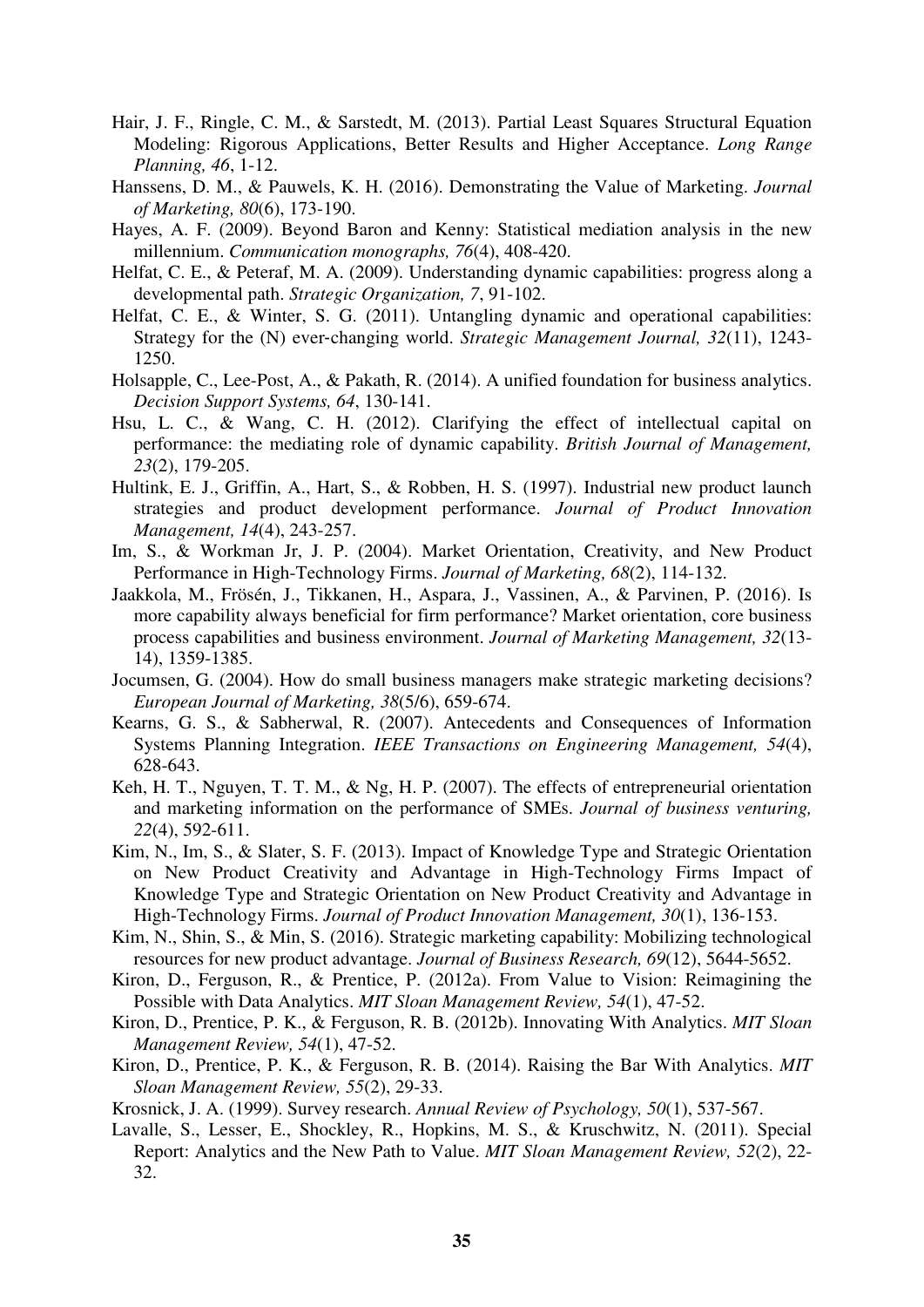- Liang, H., Saraf, N., Qing, H., & Yajiong, X. (2007). Assimilation of enterprise systems: The effect of institutional pressures and the mediating role of top management. *MIS Quarterly, 31*(1), 59-87.
- Lin, T.-C., Ku, Y.-C., & Huang, Y.-S. (2014). Exploring top managers' innovative IT (IIT) championing behavior: Integrating the personal and technical contexts. *Information & Management, 51*(1), 1-12.
- Lukas, B. A., Whitwell, G. J., & Heide, J. B. (2013). Why do customers get more than they need? How organizational culture shapes product capability decisions. *Journal of Marketing, 77*(1), 1-12.
- MacKenzie, S. B., Podsakoff, P. M., & Podsakoff, N. P. (2011). Construct measurement and validation procedures in MIS and behavioral research: Integrating new and existing techniques. *MIS Quarterly, 35*(2), 293-334.
- Malhotra, N. K., Patil, A., & Kim, S. S. (2007). BIAS Breakdown. *Marketing Research, 19*(1), 24-29.
- Manyika, J., Chui, M., Brown, B., Bughin, J., Dobbs, R., Roxburgh, C., & Byers, A. H. (2011). Big data: The next frontier for innovation, competition, and productivity. Retrieved 30, April, 2017, from https://bigdatawg.nist.gov/pdf/MGI\_big\_data\_full\_report.pdf
- March, S. T., & Hevner, A. R. (2007). Integrated decision support systems: A data warehousing perspective. *Decision Support Systems, 43*(3), 1031-1043.
- Marsh, S. J., & Stock, G. N. (2006). Creating Dynamic Capability: The Role of Intertemporal Integration, Knowledge Retention, and Interpretation. *Journal of Product Innovation Management, 23*(5), 422-436.
- Marta, J. K., Singhapakdi, A., Lee, D.-J., Sirgy, M. J., Koonmee, K., & Virakul, B. (2013). Perceptions about ethics institutionalization and quality of work life: Thai versus American marketing managers. *Journal of Business Research, 66*(3), 381-389.
- Maydeu-Olivares, A., & Lado, N. (2003). Market orientation and business economic performance: A mediated model. *International Journal of Service Industry Management, 14*(3), 284-309.
- McKinsey. (2016). The age of analytics: Competing in a data-driven world. Retrieved March 20, 2017, from http://www.mckinsey.com/business-functions/mckinseyanalytics/our-insights/the-age-of-analytics-competing-in-a-data-driven-world
- Morgan, N. A. (2012). Marketing and business performance. *Journal of the Academy of Marketing Science, 40*(1), 102-119.
- Naidoo, V. (2010). Firm survival through a crisis: The influence of market orientation, marketing innovation and business strategy. *Industrial Marketing Management, 39*(8), 1311-1320.
- Newbert, S. L. (2007). Empirical research on the resource-based view of the firm: an assessment and suggestions for future research. *Strategic Management Journal, 28*(2), 121-146.
- Newbert, S. L. (2008). Value, rareness, competitive advantage, and performance: a conceptual‐level empirical investigation of the resource‐based view of the firm. *Strategic Management Journal, 29*(7), 745-768.
- Ohlott, P. J., Ruderman, M. N., & McCauley, C. D. (1994). Gender differences in managers' developmental job experiences. *Academy of Management Journal, 37*(1), 46-67.
- Pavlou, P. A., Huigang, L., & Yajiong, X. (2007). Understanding and mitigating uncertainty in online exchange relationships: A principal--agent perspective. *MIS Quarterly, 31*(1), 105-136.
- Petter, S., DeLone, W., & McLean, E. R. (2013). Information Systems Success: The Quest for the Independent Variables. *Journal of management information systems, 29*(4), 7-62.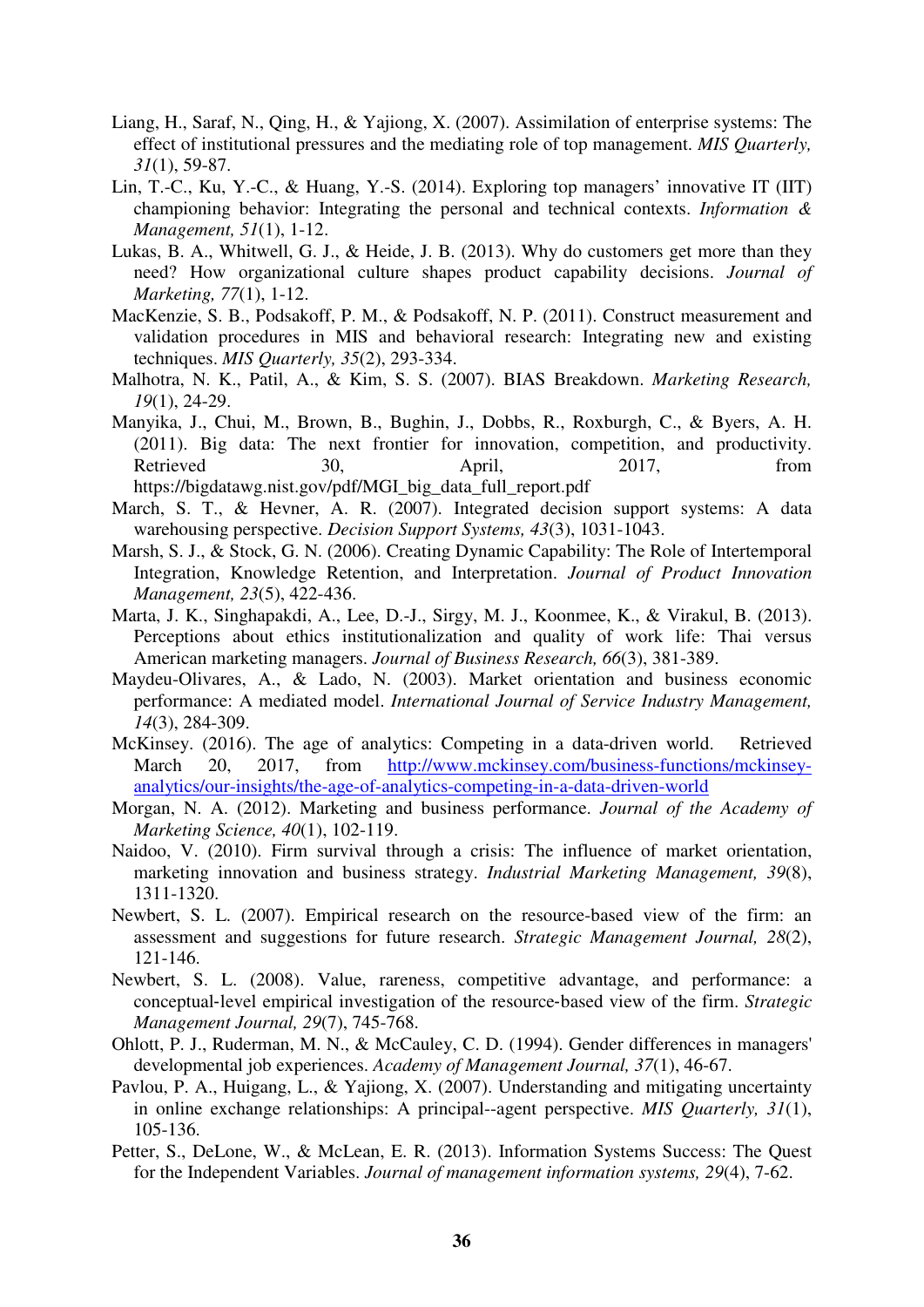- Petter, S., Straub, D., & Rai, A. (2007). Specifying formative constructs in information systems research. *MIS Quarterly, 31*(4), 623-656.
- Podsakoff, P. M., MacKenzie, S. B., Lee, J.-Y., & Podsakoff, N. P. (2003). Common method biases in behavioral research: A critical review of the literature and recommended remedies. *Journal of Applied Psychology, 88*(5), 879-903.
- Podsakoff, P. M., MacKenzie, S. B., & Podsakoff, N. P. (2012). Sources of Method Bias in Social Science Research and Recommendations on How to Control It. *Annual Review of Psychology, 63*(1), 539-569.
- Powell, T. C. (1995). Total quality management as competitive advantage: a review and empirical study. *Strategic Management Journal, 16*(1), 15-37.
- Prajogo, D. I., & Oke, A. (2016). Human capital, service innovation advantage, and business performance. *International Journal of Operations & Production Management, 36*(9), 974- 994.
- Preacher, K. J., & Hayes, A. F. (2004). SPSS and SAS procedures for estimating indirect effects in simple mediation models. *Behavior research methods, 36*(4), 717-731.
- Radhakrishnan, A., Zu, X., & Grover, V. (2008). A process-oriented perspective on differential business value creation by information technology: an empirical investigation. *Omega, 36*(6), 1105-1125.
- Ramaseshan, B., Ishak, A., & Rabbanee, F. K. (2013). The role of marketing managers' commitment and involvement in marketing strategy implementation. *Journal of Strategic Marketing, 21*(6), 465-483.
- Ramaswami, S., Srivastava, R., & Bhargava, M. (2009). Market-based capabilities and financial performance of firms: insights into marketing's contribution to firm value. *Journal of the Academy of Marketing Science, 37*(2), 97-116.
- Ransbotham, S., Kiron, D., & Prentice, P. K. (2016). Beyond the Hype: The Hard Work Behind Analytics Success. *MIT Sloan Management Review*, 1-18.
- Sabherwal, R., Jeyaraj, A., & Chowa, C. (2006). Information system success: Individual and organizational determinants. *Management Science, 52*(12), 1849-1864.
- Seddon, P. B., Constantinidis, D., Tamm, T., & Dod, H. (2017). How does business analytics contribute to business value? *Information Systems Journal, 27*(3), 237-269.
- Sharma, R., Mithas, S., & Kankanhalli, A. (2014). Transforming decision-making processes: a research agenda for understanding the impact of business analytics on organisations. *European Journal of Information Systems, 23*(4), 433-441.
- Sher, P. J., & Lee, V. C. (2004). Information technology as a facilitator for enhancing dynamic capabilities through knowledge management. *Information & Management, 41*(8), 933-945.
- Slater, S. F., & Narver, J. C. (2000). Intelligence Generation and Superior Customer Value. *Journal of the Academy of Marketing Science, 28*(1), 120-127.
- Slater, S. F., Olson, E. M., & Hult, G. T. M. (2006). The moderating influence of strategic orientation on the strategy formation capability–performance relationship. *Strategic Management Journal, 27*(12), 1221-1231.
- Sousa, C. M., & Bradley, F. (2006). Cultural distance and psychic distance: two peas in a pod? *Journal of International Marketing, 14*(1), 49-70.
- Srivastava, R. K., Fahey, L., & Christensen, H. K. (2001). The resource-based view and marketing: The role of market-based assets in gaining competitive advantage. *Journal of Management, 27*(6), 777-802.
- Talke, K., Salomo, S., & Kock, A. (2011). Top Management Team Diversity and Strategic Innovation Orientation: The Relationship and Consequences for Innovativeness and Performance. *Journal of Product Innovation Management, 28*(6), 819-832.